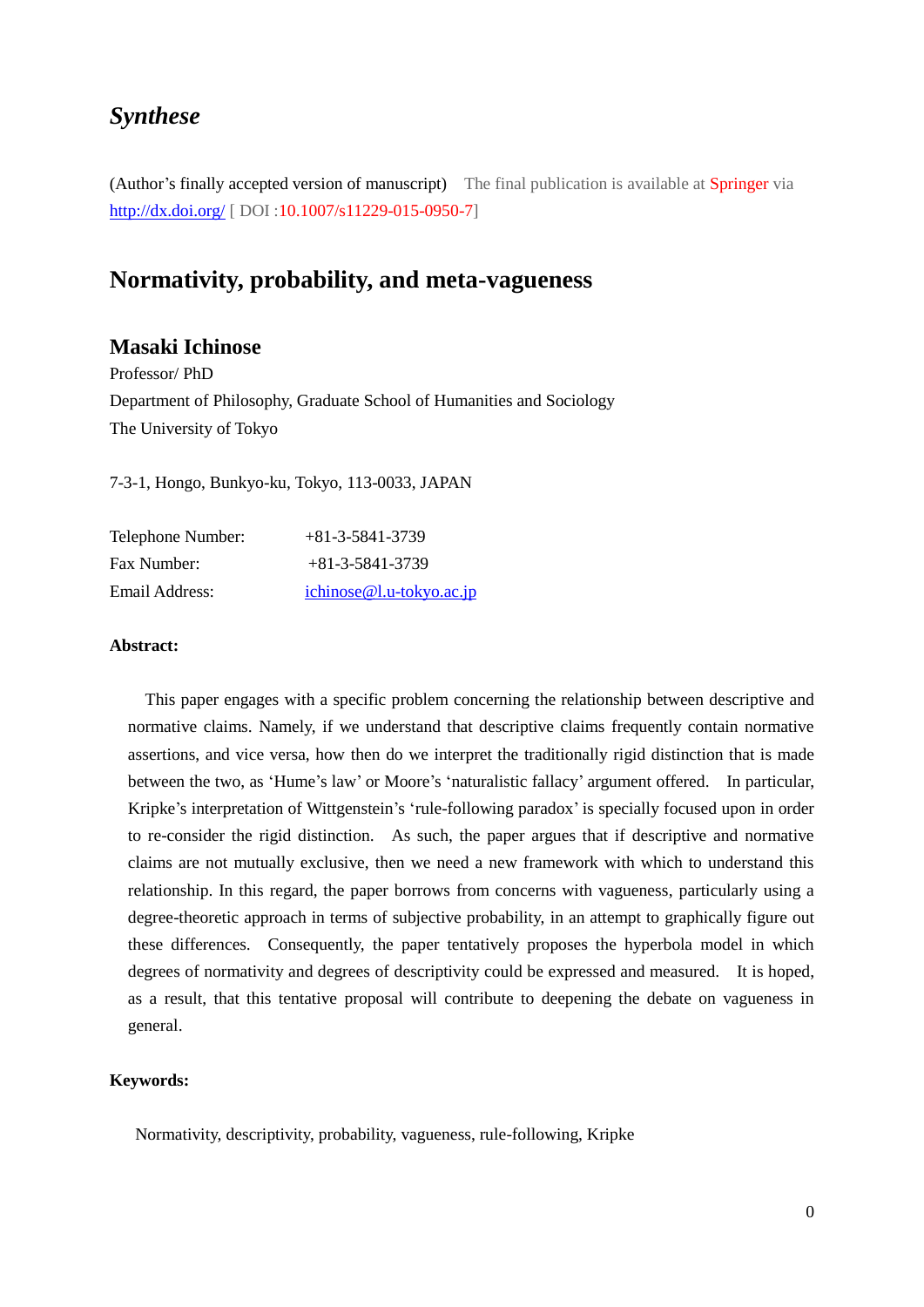## **Normativity, probability, and meta-vagueness**

#### **1 Normativity matters**

It is intuitively obvious that a matter of fact which happened to occur once has no implication for what might happen next. If I happened to sit down on a particular seat at a particular restaurant, for example, there is nothing that requires me to sit in the same seat the next time I go to that restaurant. However, if the same action were repeated to the point of accumulation, a habit or a tendency to repeat that action could arise and, under certain circumstances, the habit might urge us to continue repeating the same event or action. This seems to be inherent in human nature. For example, if I have sat in exactly the same seat at the same restaurant every day for a month, I feel obliged to maintain the custom. It's even possible that the owner of the restaurant might feel obliged to save the seat for me when I typically come.

This phenomenon is applicable to many territorial issues between countries concerning small islands. If some fishermen of a particular country happened to stop at an inhabited island dozens of times in the past, their country might claim a right of possession of the island, although other countries could claim the same right because their fishermen have also stopped at the island in the past. Of course, the answer to this dilemma relies on political or legal definitions of territory and prior occupation. However, the problem itself serves as another example of an initial, accidental matter of fact (stopping at the island) being repeated often enough such that it might become a kind of force that urges us to maintain the fact. In other words, a sentence describing a fact – 'We have occupied this island' – seems to give evidential support to a derivative normative claim – 'We ought to occupy this island'.

However, facts that can be described in an indicative manner cannot always give evidential support to the normative claims that may be derived from them. Rather, and as a result of experience, it may seem 'natural' to distinguish normative claims from descriptive facts, even if the facts are iterated repeatedly. Suppose, for instance, that a student is routinely beaten by a fellow student. Could we then justify the claim that the beating of fellow students ought to be permitted, based on the fact that it has occurred repeatedly in the past? Intuitively, we are inclined to say no; facts, even if they have occurred many times before, do not necessarily justify normative claims. This example corresponds with the traditional distinction between *is* and *ought to*, between descriptive and normative claims. David Hume underlined the distinction in a formulation often referred to as 'Hume's Law': 'Of a sudden I am surpriz'd to find, that instead of the usual copulations of propositions, *is*, and *is not*, I meet with no proposition that is not connected with an *ought*, or an *ought not* … this *ought*, or *ought not*, expresses some new relation or affirmation, 'tis necessary that it shou'd be observ'd and explain'd' (Hume 2000, T3.1.1.27). Following Hume's formulation is the 'naturalistic fallacy' argument, as presented by G. E. Moore (see Moore 1903) in his refutation of J. S. Mill's view that we can derive the normative 'desirable' from the descriptive 'desired' (Mill 1987, p. 307). The distinction is certainly also bolstered by modest commonsense. Even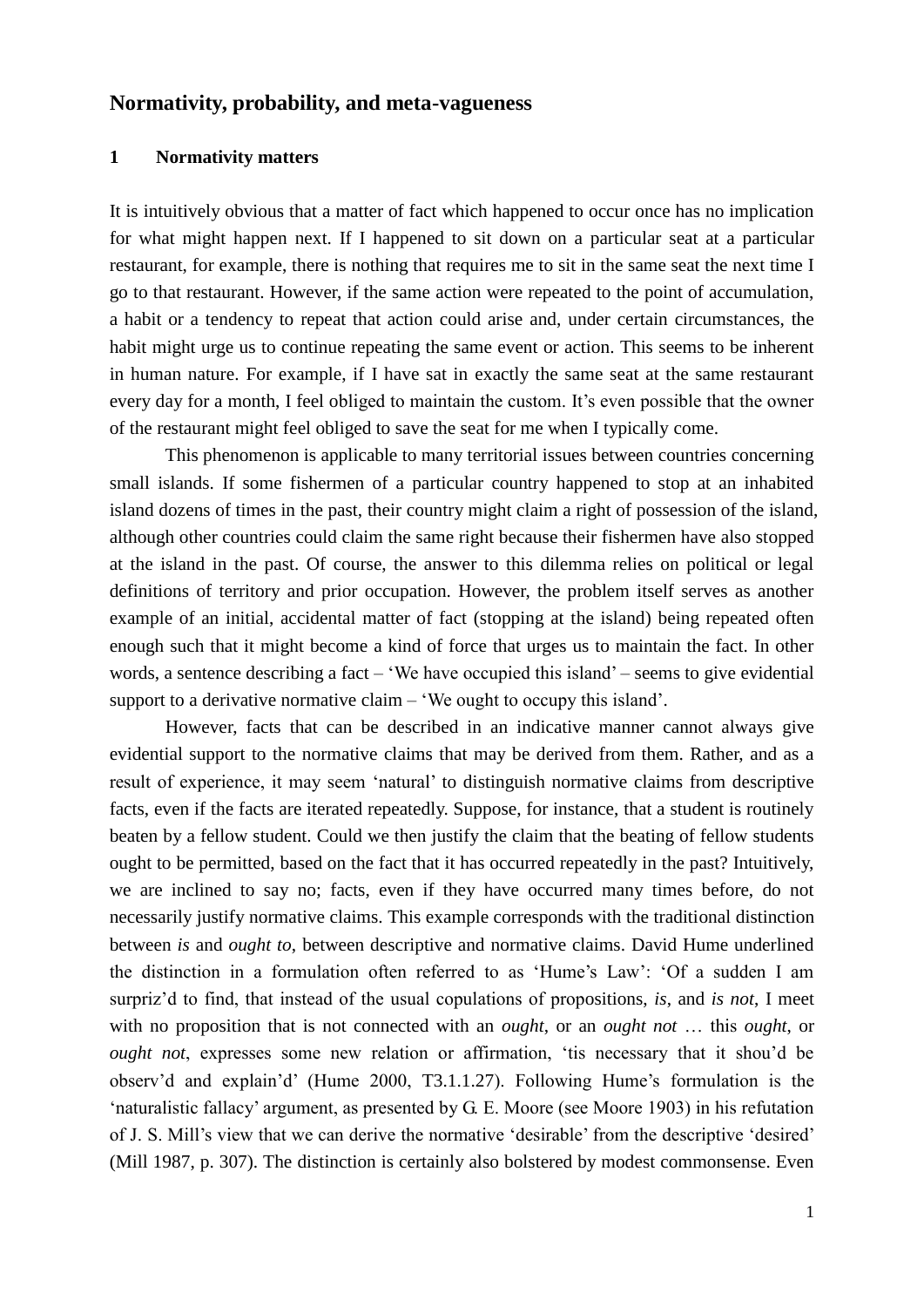if many people violate a traffic law as a matter of fact, it is imperative that we still ought to observe the law, just as a student ought not to be beaten regardless of whether the student has been beaten before.

Nonetheless, we hesitate to declare that the distinction between descriptive and normative claims always hold true. The previous example, concerning territorial issues, may validate this hesitation. There are, however, problematic cases which invoke the connection between descriptive facts and normative claims far more strongly. I'll mention two cases, both of which have been maintained for more than a thousand years. The first is the practice in many cultures of burying dead people in the ground. On the surface, this seems to be a mere matter of fact. However, many feel reluctant to abolish this tradition, as we, consciously or unconsciously, accept the normative sentence 'We ought to bury the dead' because of an overwhelmingly long accumulation of facts. The second case is concerned with the succession lineage of the Imperial throne in Japan. For the last 125 successions, the Japanese monarchy has been headed by the male line of the Imperial Family. Apart from a legal stipulation requiring this, the succession lineage can also be seen as a historical matter of fact. However, how *should* successions be managed in the future? For instance, could the current generation change the tradition such that a successor could be adopted from the female line, especially considering that the maintenance of the male line is but a historical fact? This is a controversial issue in Japan, generating numerous debates. However, it seems to me that for many Japanese people, the change in tradition is seen as somehow beyond their discretionary power. Can we assume that this generation has some particular authority, especially in comparison to other generations, that would allow them to impose a change? In contemplating such an act, one is frequently overwhelmed by the sheer weight of the historical facts. In this case, the descriptive fact, 'the Japanese Imperial Throne has continually been succeeded by the male line of the Imperial Family', seems to strongly imply a normative claim, 'the Japanese Imperial Throne *ought* to be succeeded by the male line of the Imperial Family', irrespective of the present legal concerns. As such, if we questioned *when* the descriptive fact became a reason for the normative claim, the example of the succession of the Imperial throne in Japan appears to be one case in which the distinction between descriptive and normative claims is not clear-cut.

#### **2 Meta-vague predicates**

This article's primary aim is to explore the possibility of a more appropriate model (than the dichotomous distinction) with which to understand the tangled relationship between descriptive and normative claims. It does so by outlining a hypothetical model that takes into account subjective probability. In developing such an argument, I will examine the classical rule-following paradox, or what has become known in contemporary philosophy as the Kripkenstein paradox, as a means of engaging with this relationship. The 'following the rule' phenomenon is employed as a central example because it is a useful means of highlighting the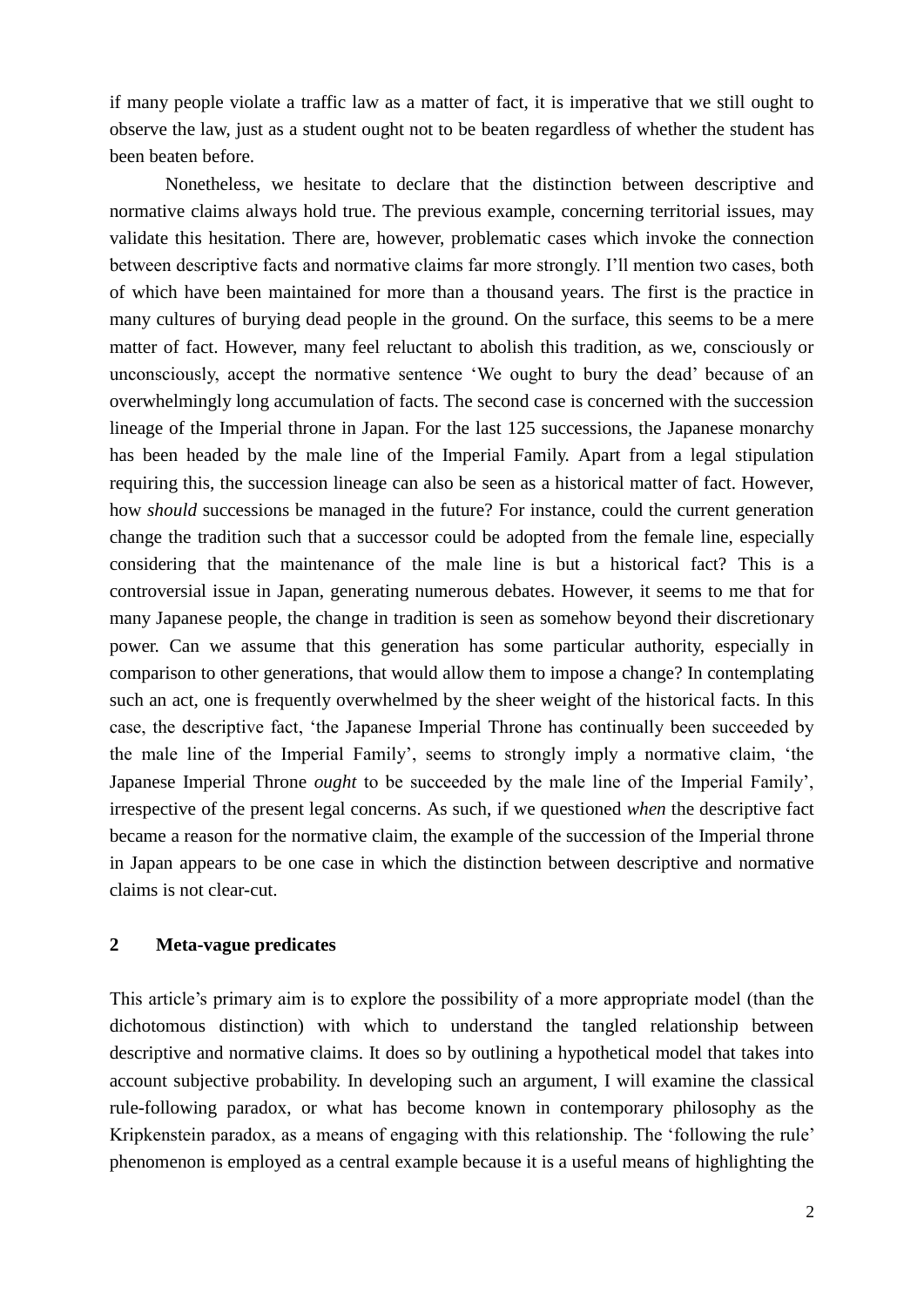relationship between descriptive and normative claims.

1

Before I do so, however, I would like to draw the reader's attention to two concerns. Firstly, while I represent normative claims as altogether having the same quality, I am fully aware that there are different forms of normativity, found, for instance, in the differences between logical, legal, moral concerns, and the Kantian transcendental type of normativity. In spite of this, I understand that there is a common characteristic that defines all of these normative positions, including the Kantian one. Namely, there is always some kind of sanction that may be imposed if one were to violate the 'ought to' dictum. This point will be further explored below.

Secondly, the argument will be developed presupposing that the complex relationship between descriptive and normative claims can be treated, ultimately, as a phenomenon of vagueness. Of course, in this instance, the claim is not the same as those problems usually associated with vague predicates, for example, 'child', 'red', 'tall', and so on. In all likelihood, 'descriptive' and 'normative' claims belong to a different *order* of predicates than the ones cited here. Indeed, as far as it can be said that the phrase 'something is red' is descriptive and that 'something is good' is normative, 'descriptive' and 'normative' can be characterised as examples of meta-vague predicates (even though the term 'meta-vague' is most appropriately applied to the meta-distinction between 'vague' and 'sharp'<sup>1</sup>). Even if this is the case, however, meta-vague predicates do share something intrinsic with the vagueness of other vague predicates – the predicates admit borderline cases. This requires clarification. For example, Hilary Putnam once argued there are 'concepts that defy simple classification as "descriptive or normative" – concepts like the concept of cruelty' (Putnam 2002, p. 24)<sup>2</sup>. The killing of a

<sup>1</sup> By 'meta-vagueness' I mean the vagueness of predicates which are predicated of sentences rather than subjects. This corresponds to a semiotic distinction between object-language and meta-language. Suppose *A* to be a sentence (that may include a vague predicate like red, child, or good, and so on), and *P* to be a predicate. Thus, if '*A* is *P*' is vague, then the vagueness here could be called 'meta-vagueness', as this is the vagueness of the sentence. Please note that meta-vagueness should be differentiated from higher-order vagueness on the boundary between penumbra and definitely true/false cases. Regarding the vagueness of the predicate 'vague', Sorensen (1985) strongly suggests that any argument involving a vague predicate, including the predicate 'vague' itself, must be 'a self-refuting thesis' (Sorensen 1985, p. 136). I do not believe that the same pessimistic conclusion should be drawn in the case of a descriptive/normative distinction, as will be shown by my argument as a whole. In any case, the vagueness of 'vague' must be investigated further.

<sup>&</sup>lt;sup>2</sup> Richard Dietz, one of my colleagues, suggests that 'child' is more illuminating example than 'cruel' as having an inferential role both in descriptive reasoning and in normative reasoning. I fully agree that 'child' is another, maybe more helpful, example of this point. For the time being, however, I follow Putnam's example, 'cruel', in order to situate my argument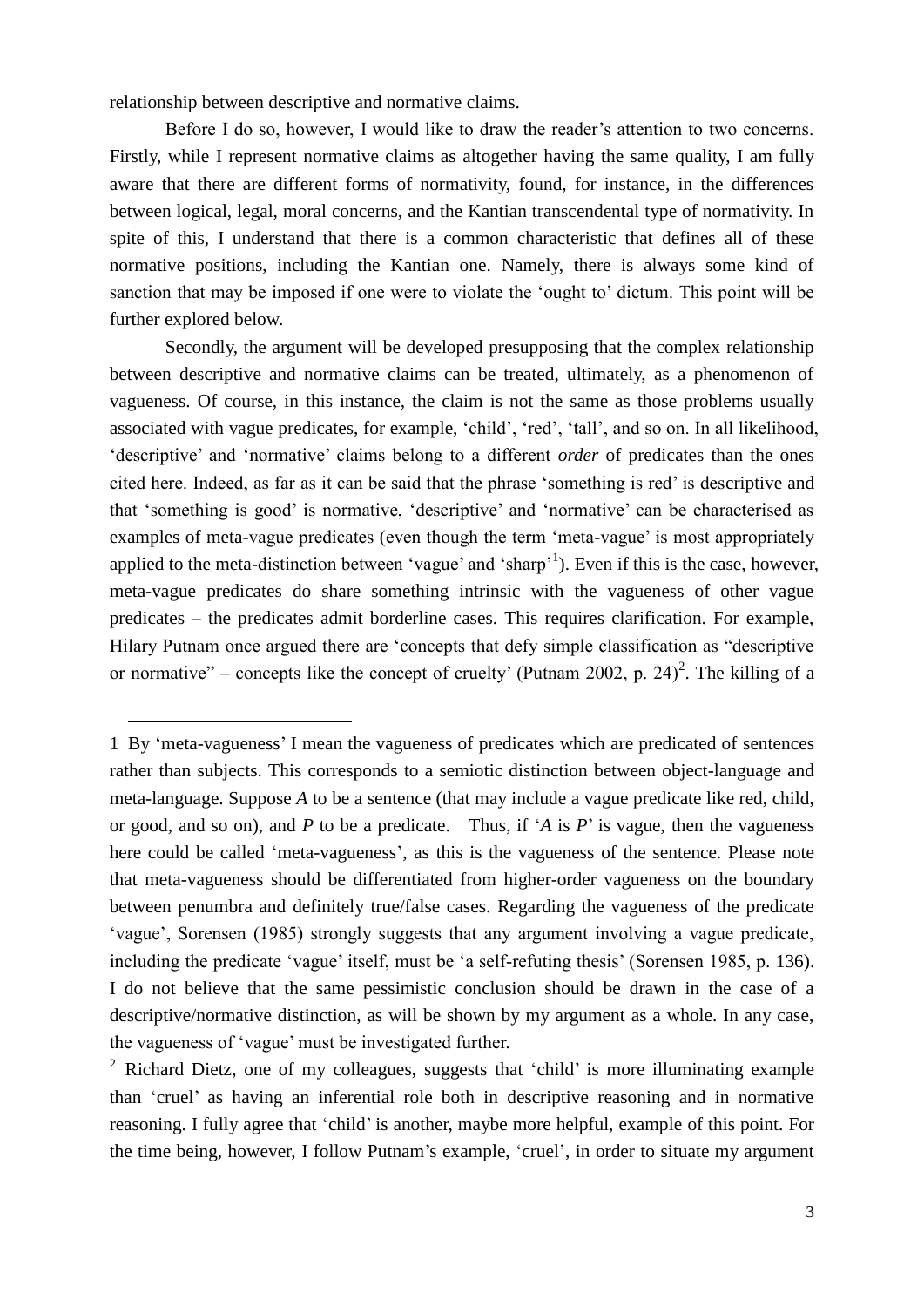human that takes fourteen minutes, even under the auspices of a death penalty, is usually considered cruel<sup>3</sup>. However, is this affirmation simply concerned with descriptive facts? If we accept or reject this as cruel, do we, implicitly or explicitly, accept the further normative claim that we ought to continue or abolish the death penalty? Something like cruelty's ambivalence, that it can be both descriptive and normative, may also be reflected in the example of the territorial issues. It seems that when we recognise our fishermen's stopping at the inhabited island in the past dozens of times as a descriptive fact, we tend, implicitly or explicitly, to commit to a normative claim to support our right to its possession. These examples suggest that there are numerous instances in which the boundary between descriptive and normative claims is vague<sup>4</sup>.

Moreover, a sorites paradox may also arise in analysing these meta-vague predicates. Continuing with the Japanese succession example, the present Emperor is the  $125<sup>th</sup>$  on the throne, a product of 1500 years of history. Faced with such a long and indisputable history, the descriptive fact of male succession is likely to become normative. However, suppose that the present Emperor were only the  $10<sup>th</sup>$  in a lineage stretching back a mere 150 years. Even this (less imposing) descriptive fact may be enough to compel some people to accept it as normative. However, what if we were to continually shorten the period of Imperial rule by increasingly incremental steps? Should it be accepted that the present Imperial system ought to be retained, even if it began only yesterday? At what point does a descriptive claim become a normative one? Is it possible to quantify this slippage? It is obvious that a sorites paradox can arise here, and we might formalize it as follows:

more easily in the current debate on the relation between descriptivity and normativity. Actually, 'cruel' could play an inferential role in descriptive reasoning as well as in normative reasoning, in that, for example, a dog cruelly treated is damaged.

1

 $3$  In Japan where the death penalty (by hanging) is still retained under the constitutional restriction of not imposing cruel punishment, there has been the debate on whether killing by hanging is cruel or not. It takes about fourteen minutes to end a convict's life by hanging, but the court judged that it is not cruel by saying that convicts lose their consciousness instantly after being hanged. Of course, it is still a controversial issue.

 $4\,$  Dietz also raised a question about whether components of descriptivity and normativity in my examples only coexist as individual constituents (like different colours in one and the same picture) so that this does not lead to vagueness of the distinction between them. To this question, I will answer that descriptivity and normativity cannot separately coexist in the same sentence without being interrelated (unlike in the case of colours) because of their countervailing asymmetry which I will discuss later in section 7 by investigating how we should react if the relevant sentence conflicted with the matter of fact. Rather what I want to focus on is the relational fact that the more descriptive, the less normative, and vice versa.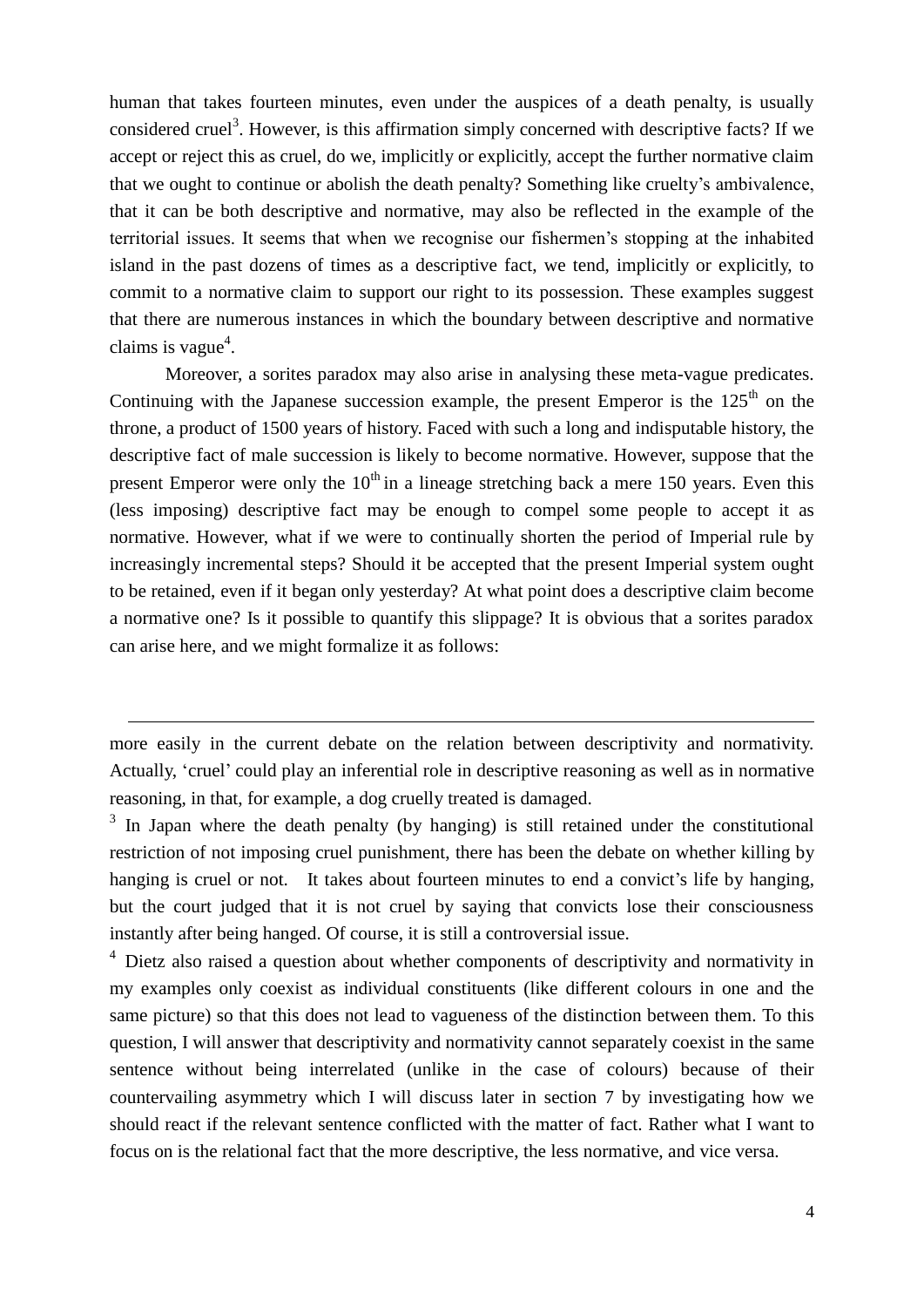(Pre1) 'The Empire has ruled for 1 minute' is purely descriptive, having no normative force. (Pre2) 'The Empire has ruled for 2 minutes' is purely descriptive, having no normative force. ·

(Con) 'The Empire has ruled for 1500 years' is purely descriptive, having no normative force.<sup>5</sup>

The initial premises seem to be perfectly acceptable, while the conclusion is clearly unacceptable, at least from many Japanese people's point of view. The differentiation at the beginning and end of the trajectory suggests that there are vague boundaries between 'purely descriptive' and 'normative'. A structurally similar argument can also be built using the example of cruelty. Cutting a human being or an animal in two would undoubtedly be seen as cruel, and therefore we ought not to do it. In this case, the descriptive claim is directly linked to a normative one. However, what would happen if the organism that was to be cut in two was much smaller? Should we accept that the cutting in two of a microorganism ought not to be done? Perhaps it would be described as cruel by some, but we feel no need to derive a normative prescription from the action. However, following the supposition above, we would be required to admit such a normative claim – and the sorites paradox emerges again. With this in mind, it is hoped that the argument below will provide a new perspective on the debates concerning problems of vagueness in general, as well as the debate concerning the relationship between descriptive and normative claims more specifically.

#### **3 Reengaging with the rule-following paradox**

·

1

Re-examining the rule-following paradox, particularly as discussed by Kripke (1982), may provide the foundations for developing a new understanding of the problematic relationship between descriptive and normative claims. The rule-following paradox is, moreover, frequently described in relation to Goodman's (1983) grue paradox, as both are supposed to share a similar structure. Outlining this common structure provides a useful entry point into the debate.

Both paradoxes emerge as a result of the tension between specific forms of *data*, and the *regularity* or iteration of that data. The relationship seems to be direct, and yet a

<sup>5</sup> Of course, this formulation is made by simplifying the structure of the argument. Precisely speaking, the Imperial ruling is established according to various elements including historical and mythological contexts in addition to temporal length. However, this may not be a flaw in the argument, because such simplification is usually made in constructing the sorites paradox concerning typically vague predicates like 'hot' or 'child'. What matters is whether the structure of the argument admits the sorites paradox or not.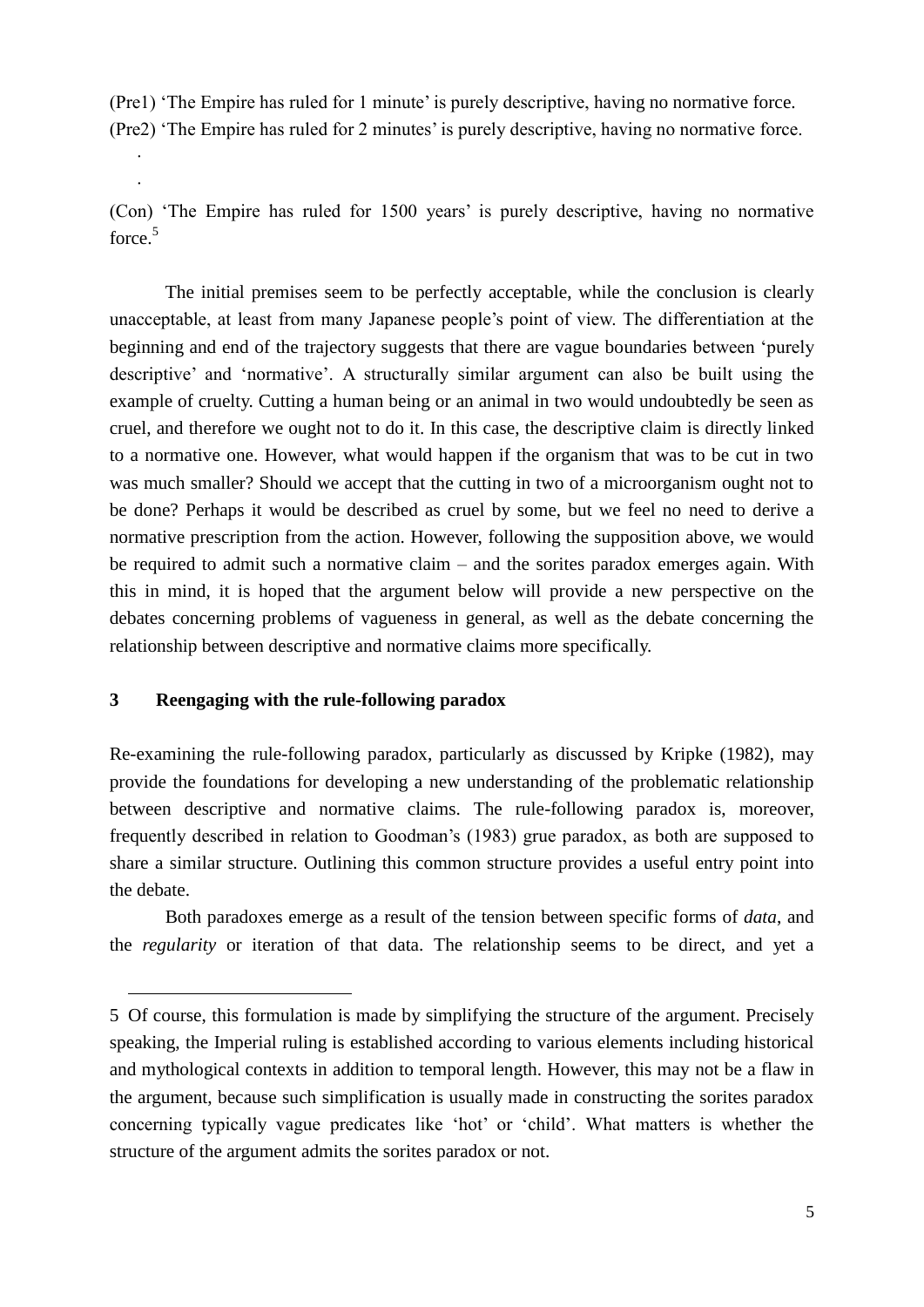one-to-one relationship cannot be established. Certainly both paradoxes seem to share a similar structure. Such a structural understanding can however cause us to overlook a crucial difference between them. There is, of course, a superficial difference, in that the one is concerned with meaning while the other with induction. However, meaning and induction actually complement each other. Induction can be carried out, and exists, through the meaning of the predicates used in the data set, while the meaning of words is invariably inferred inductively via their past usage and connotations. However, it seems to me that a further distinction is possible, one which requires a more substantive review of the Kripkenstein rule-following paradox. Wittgenstein's own argument will be temporarily ignored, as its analysis is beyond the limits of this study.

Kripke imagines that '68 + 57' is a computation that I have never performed, having only ever carried out addition with numbers less than 57. The supposition is perfectly possible. Answering correctly, I will obtain the answer '125'. It is correct, because 'plus', as the word has been intentionally used in the past, denotes a function which, when applied to the symbols I have called '68' and '57', yields the value '125'. The logic of addition has been procedurally implemented. However, a sceptical challenge could be posed. Namely, what if, when I used the term 'plus' in the past, the answer I intended to produce from the equation '68 + 57' was '5'? My intention that '68 + 57' should turn out to denote '125', based upon my use of the symbol '+', cannot rely on the fact that I explicitly gave myself instructions to produce the result of 125, because by the very hypothesis, I did no such thing. Certainly, I may think I ought to apply the same function or rule that I have applied so many times before. However, who is to say what function this is? I gave myself only a finite number of examples (all of which were smaller than 57) in instantiating this function (Kripke 1982, pp. 8–9). Perhaps in the past I used 'plus' and '+' to denote a function called 'quus', defined like this:

$$
x \oplus y = x + y, \text{ if } x, y < 57
$$
\n
$$
= 5 \text{ otherwise.}
$$

Who is to say that this is not the function I previously meant by '+'? Consequently, if I answer  $68 + 57 = 125$ , can I say I am merely applying a previously used rule, even though other possibilities may exist, such as 'quus'? As Kripke explains,

How can I *justify* my present application of such a rule, when a sceptic could easily interpret it so as to yield any of an indefinite number of other results? It seems that my application of it is an *unjustified* stab in the dark. I apply the rule *blindly*. (Kripke 1982, p. 17. Emphasis added.)

Obviously, this remark shows that Kripke understands the problem to be a matter of justification. Consequently, the mentioning of any number of descriptive facts will not undermine the sceptical challenge, precisely because a justification is a normative claim. This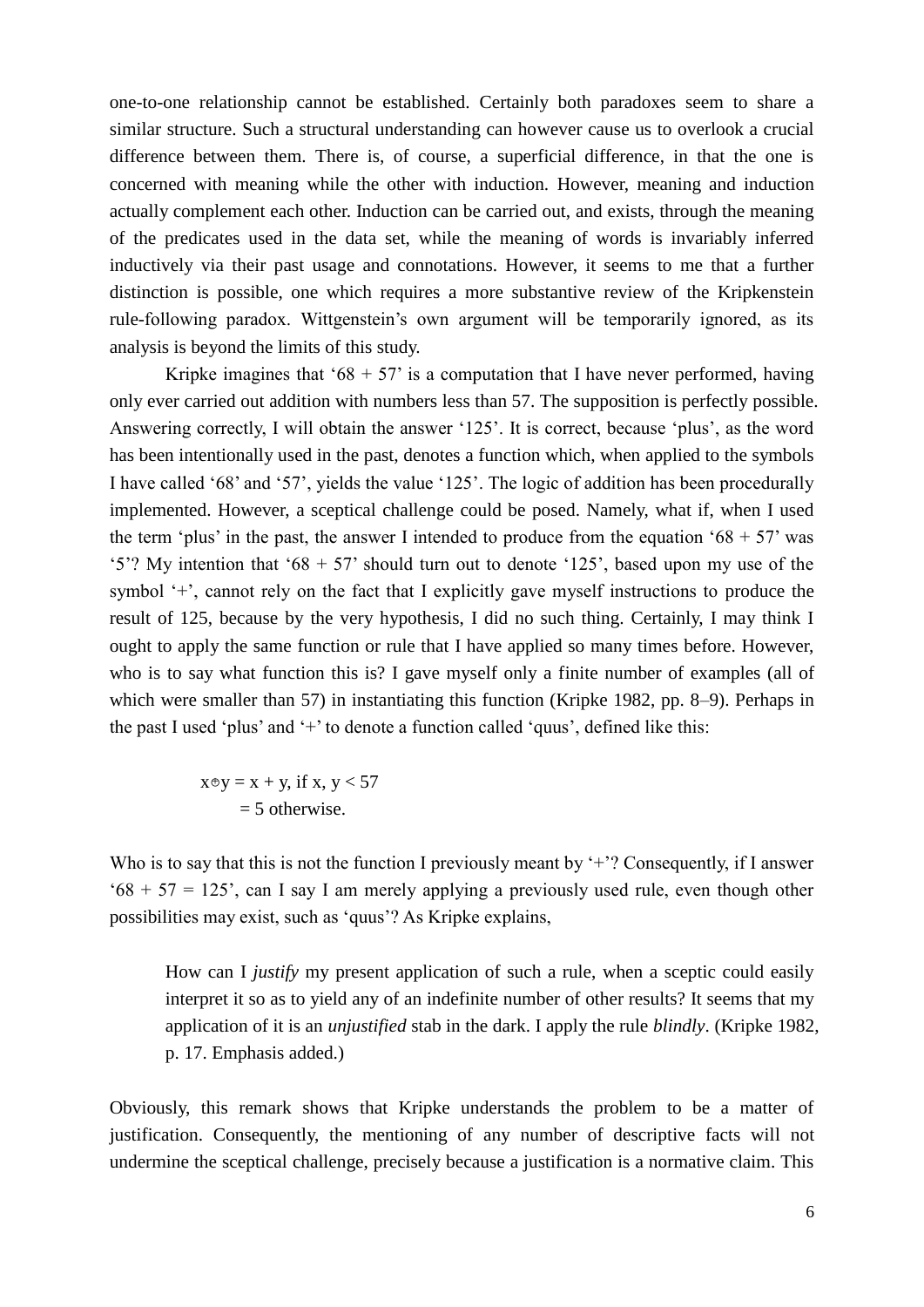point is highlighted in his next remark:

1

When I respond in one way rather than another to such a problem as '68+57', I can have no justification for one response rather than another ... there is no fact about me that distinguishes between my meaning plus and my meaning quus. Indeed, there is no fact about me that distinguishes between my meaning a definite function by 'plus' … and my meaning nothing at all. (Kripke 1982, p. 21)

Following this view, Kripke utterly rejects the resulting 'dispositional account' as a misconception of the sceptic's problem. In this vein he notes,

Suppose I do mean addition by  $+$ . What is the relation of this supposition to the question of how I will respond to the problem '68 + 57'? The dispositionalist gives a *descriptive* account of this relation: if '+' meant addition, then I will answer '125'. But this is not the proper account of the relation, which is *normative*, not descriptive. The point is not that, if I meant addition by '+', I *will* answer '125', but that, if I intend to accord with my past meaning '+', I *should* answer '125'. (Kripke 1982, p. 37)

It follows from this remark that Kripke's formulation ultimately depends upon a dichotomous distinction between descriptive fact and normative justification. At least in this context, the distinction works as a necessary condition for his arguments. Without the distinction, Kripke's argument does not work at all. In this sense, Wittgenstein's paradox, as interpreted by Kripke, is an extended variant of Moore's naturalistic fallacy argument. Consequently, if this is correct, we are unknowingly implicated in a naturalistic fallacy whenever we follow any rule solely because of custom or facts.<sup>6</sup>

<sup>&</sup>lt;sup>6</sup> It was pointed out by an anonymous reviewer that the absence of a sharp distinction is not tantamount to the absence of a distinction – it is just a vague distinction. So why, the reviewer asks, is Kripke's formulation not compromised given the existence of a vague distinction? This observation is absolutely true. Actually, my aim is not to criticize Kripke's argument, but to elucidate the relation between two meta-predicates, that is, descriptivity and normativity. Therefore, if Kripke in reality admitted the vague boundary between two meta-predicates, my argument would result in bringing to light a hidden structure of Kripke's argument. For the time being, however, Kripke so obviously develops his argument at least in this context by appealing to the sharp contrast between descriptivity and normativity that I provisionally presuppose he uses the sharp contrast between two meta-predicates as a necessary condition for his argument.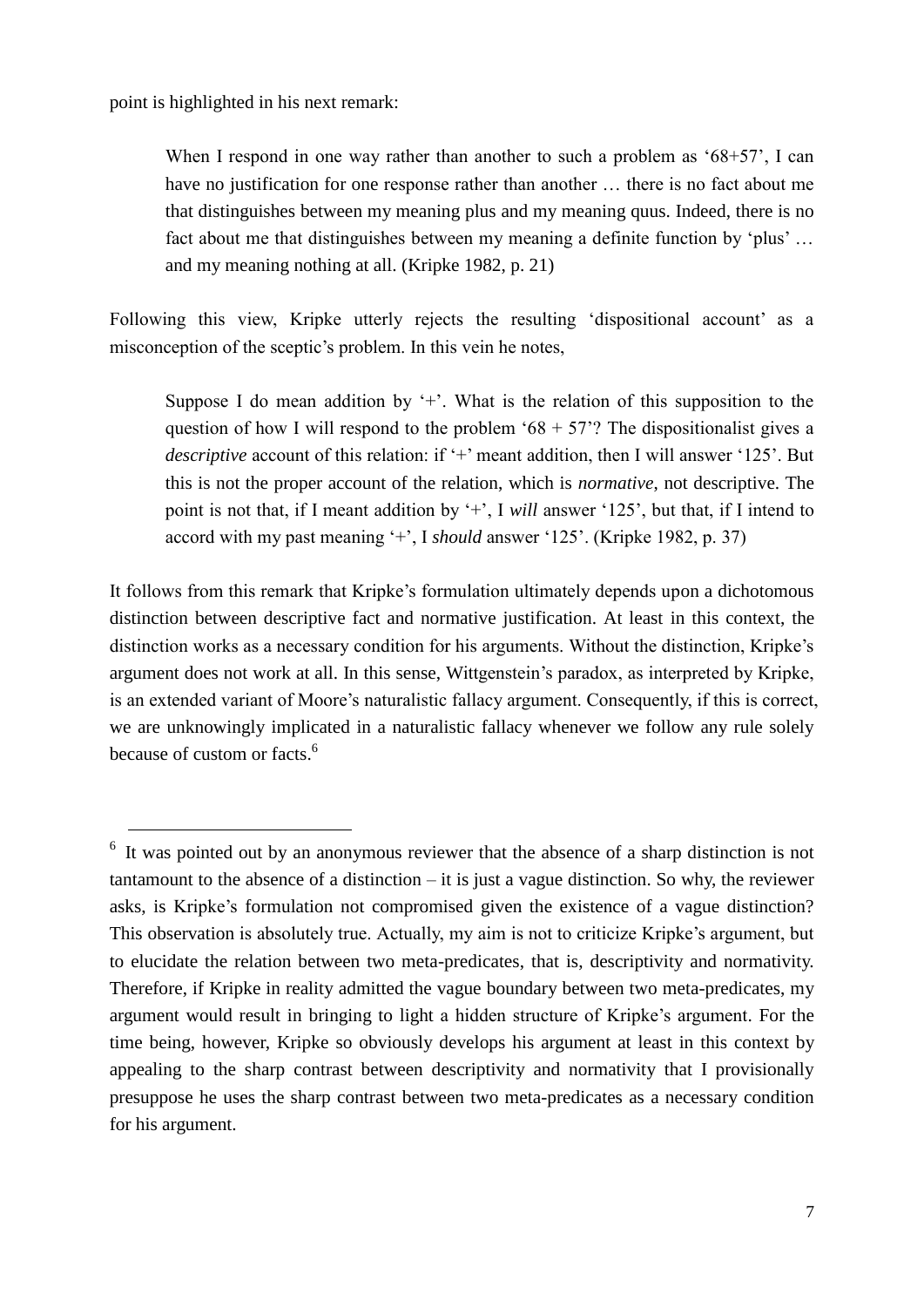#### **4 Mutual permeability rather than penumbra**

From a contemporary standpoint, how might one interpret Kripke's argument? Evidently, it does not seem convincing to adopt, along with Hume and Moore, a clear-cut dichotomy between descriptive and normative claims. Moreover, numerous arguments for the interconnectedness, rather than mutual exclusivity, of descriptive and normative claims have since been made. Using Putnam's example of 'cruelty' again:

'Cruel' simply ignores the supposed fact/value dichotomy and cheerfully allows itself to be used sometimes for a normative purpose and sometimes as a descriptive term … such concepts are often referred to as 'thick' ethical concepts. That the thick ethical concepts are counterexamples to the idea that there exists an absolute fact/value dichotomy has long been pointed out. (Putnam 2002, p. 35)

Needless to say, 'the absolute fact/value dichotomy' Putnam highlights is structurally the same as the division between descriptive and normative claims under discussion. Considering this, we may understand the Kripkenstein argument as critically problematic, as this formulation of the rule-following paradox depends, entirely or at least crucially, on a clear-cut dichotomy between descriptive and normative claims.

Equally however, a complete abandonment of the distinction does not seem reasonable, the result of which would be a kind of bland monism. This is because, as was mentioned in the first section, it seems that there *are* instances in which there is a clear difference between descriptive and normative claims. That a student physically beat another is basically a matter of description and historical fact, whereas inflicting violence on someone is normatively laden (and problematic), irrespective of whether or not it has occurred before (although if we interpret the physical event of a beating by others as 'violence', a similar normative concern to that of 'cruelty' arises).

It follows that there may exist *degrees* of difference between descriptive and normative claims, something Kripke's rule-following paradox might not explicitly take into account. Indeed, the notion of a 'degree' originates from the meta-vague distinction between descriptive and normative claims. In so doing, what kind or measurement of 'degree' may be introduced? In answering this, it is necessary to carefully re-examine the concepts of normativity and descriptivity that make up the Kripkenstein paradox.

Firstly, with regard to normativity, I begin with re-confirming that there is a distinction between the descriptive facts and normative claims that structures our actual lives. For instance, if I drive a car at 60km/h, thus violating a traffic law that stipulates that the speed limit is 50km/h, I *am* still driving at a speed of 60km/h, as a matter of descriptive fact. However, this fact does not negate the normative claim that I *ought to* drive at or slower than a speed of 50km/h. Here it might be said that there is a sharp distinction between what *is* and what *ought to* be. This is, however, not always the case.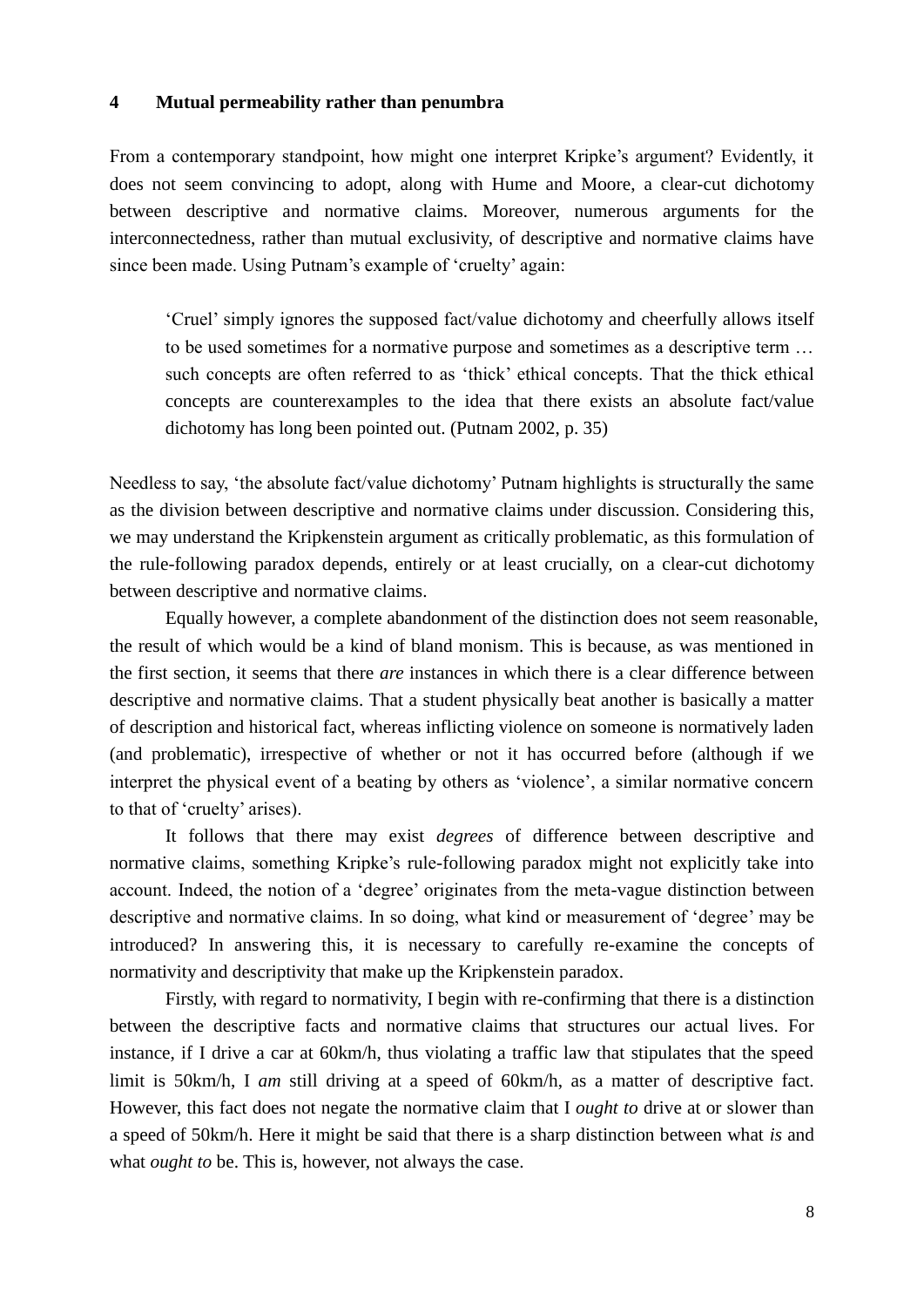Indeed, there may be numerous borderline cases, both practical and theoretical, in which the distinction between *is* and *ought to* can become vague. For instance, consider the following famous proposition, known as Hempel's raven (Hempel 1965, p. 12ff):

(i) All ravens are black.

In Hempel's paradox, proposition (i) is treated as a claim that can be empirically confirmed or falsified, resulting in it being regarded as a descriptive fact. However, apart from Hempel's argument concerning non-black, non-raven objects (a yellow banana, for example), yet another understanding is possible. How should we react, for instance, if we found a pink raven? One possible reaction to the discovery is to assert that proposition (i) has now been falsified, and that we must conclude that not all ravens are black. However, it is also plausible to say that the pink bird is not actually a raven at all, but a new species. In this instance, the property of blackness continues to belong to the definition of the original species of raven. Consequently,

(ii) All ravens ought to be black.

-

It seems then that this kind of vagueness between descriptive and normative claims is frequently found in ordinary language. Actually, Friedrich Waismann, one of the main members of the Vienna Circle which is usually known for what is called 'verificationism', proposed the open texture of empirical concepts, according to which 'the fact that in many cases there is no such thing as a conclusive verification is connected with the fact that most of our empirical concepts are not delimited in all possible directions' (Waismann 1951, pp. 119–120). His open-texture argument is akin to my point about the concept of 'raven'.<sup>7</sup> From my point of view, we could say that we treat empirical concepts as purely descriptive when we do not have to take extraordinary possibilities (like the appearance of pink raven) into account, whereas we are in a position to choose and declare a particular possibility as an only option in a normative way when we have to consider many possible treatments despite dealing with issues in an actual context. Waismann's open texture argument was initially concerned with theoretical knowledge, but was later developed in jurisprudence by H. L. A Hart. Hart argues that precedent or legislation works well in ordinary cases, but the open texture of things will become apparent when their application is in question (Hart 1961, p.124). One example Hart provides is the 'rule that no vehicle may be taken into the park' (Hart 1961, p.125). This general rule ordinarily works well. However, if we took an unenvisaged cases like 'a toy motor-car electrically propelled' (Hart 1961, p.126), we would be involved in an open texture,

 $7$  The linkage between my argument and Waismann's open texture argument was pointed out to me by an anonymous reviewer, for whose insightful observation I am most grateful.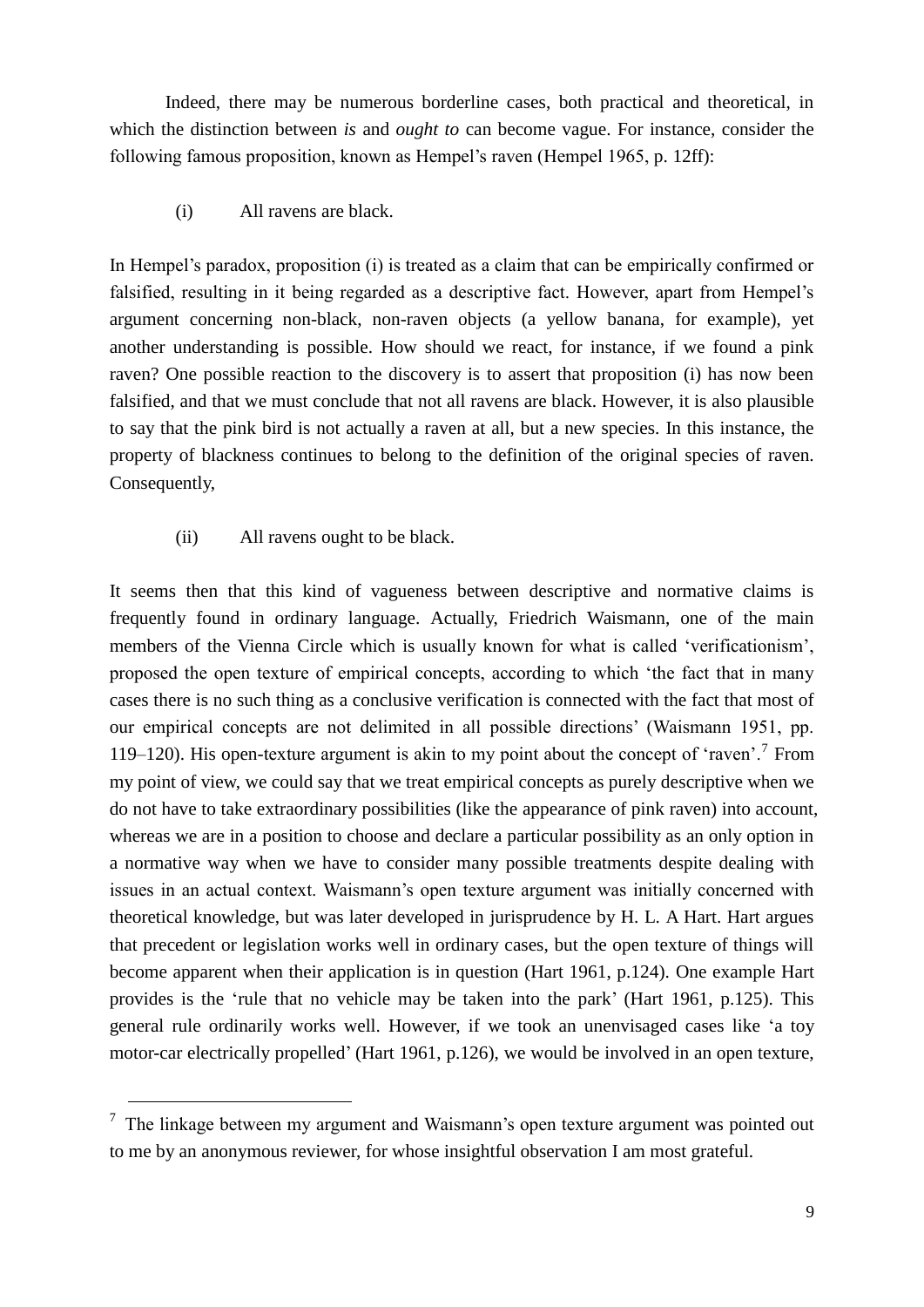where we would have to explicitly make a normative decision. As Hart's remark suggests, the open texture finally reaches normative judgement in spite of being proposed initially in the context of theoretical knowledge. This line of thought supports my argument on the vagueness between propositions (i) and (ii).

Another theoretical example is that of the ontological status of viruses. Are they living organisms or not? Should this question be empirically confirmed/falsified or regarded as a matter of definition, a concern limited to logical normativity? Answers to this question would fluctuate depending upon contexts and answerer. In this instance, the difference between whether a virus *is* or *ought to* be alive is vague. How should we understand such borderline cases, a product of the meta-vagueness of the distinction between descriptive and normative claims? One possible path is to adopt a form of supervaluationism, or to use a 'truth-value gap' approach by introducing the notion of a penumbra. The idea can be illustrated thusly:

Diagram 1



In this case, what matters in the evaluation of the truth is whether 'sentence  $X$  is descriptive' is true or not, or conversely, whether 'claim X is normative' is true or not. However, this idea can still be problematic. It is true that the sentence 'I am driving at a speed of 60km/h' is descriptive in any context in which it corresponds to the physical event. Thus, 'the sentence is descriptive' is also super-true in any precisifications (disregarding higher-order vagueness). However, could we understand borderline cases that may fall within the penumbra of this diagram? For instance, what of the case of cruelty in cutting a water flea in two? Consider the next sentence:

(iii) Cutting a water flea in two is cruel.

This sentence (iii) is probably true in a descriptive sense (when viewed through a microscope), but it also carries some (even though a very little) normative implication in that, qua cruelty, 'we ought not to do that'. In other words, what matters here is not whether sentence (iii) is descriptive or normative (i.e., whether 'sentence (iii) is descriptive' is neither true nor false [corresponding to the truth-value gap]), but *how* sentence (iii) is both descriptive and normative (i.e., how 'sentence (iii) is descriptive' is both true and false [corresponding to the truth-value glut])'. Thus, it is the degree of interaction that is of concern here; that is, the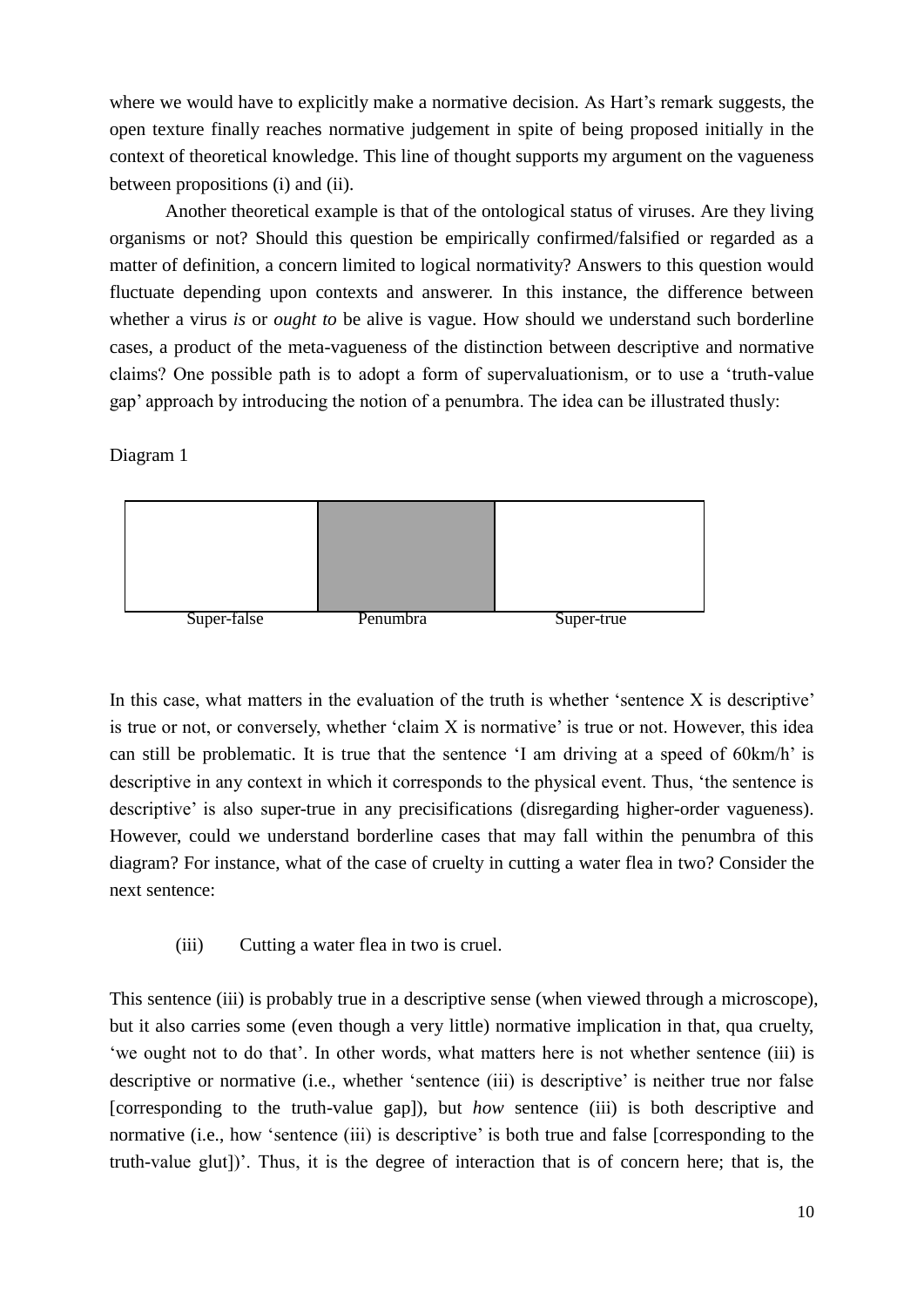extent of descriptivity and of normativity is in question. In this situation it is possible to see that descriptivity and normativity are mutually permeable, rather than following a penumbral pattern.

### **5 Degree by probability**

Thus, in sentence (iii) both the implicit descriptive and normative claims interact, further supporting the idea that we should understand the interaction of the meta-vague predicates in terms of degrees. The degree of normativity in sentence (iii) is most likely less than the degree of normativity inherent in the next sentence (iv):

(iv) Cutting a human being in two is cruel.

In contrast, the degree of descriptivity in sentence (iii) may be more prominent than in sentence (iv), as we can observe the associated phenomenon corresponding to sentence (iii) more calmly than the case of sentence (iv), while the degree of normativity in (iv) is greater than that of (iii). How can this be understood? One possible answer is that the degrees of descriptivity and normativity complement one another. If we follow the standard custom of defining a 'degree' as a value found between the parameters of 0 and 1, we could plot the above circumstances in the form of a basic linear function (where the horizontal axis is the degree of normativity and the vertical axis that of descriptivity):

#### Diagram 2



Normativity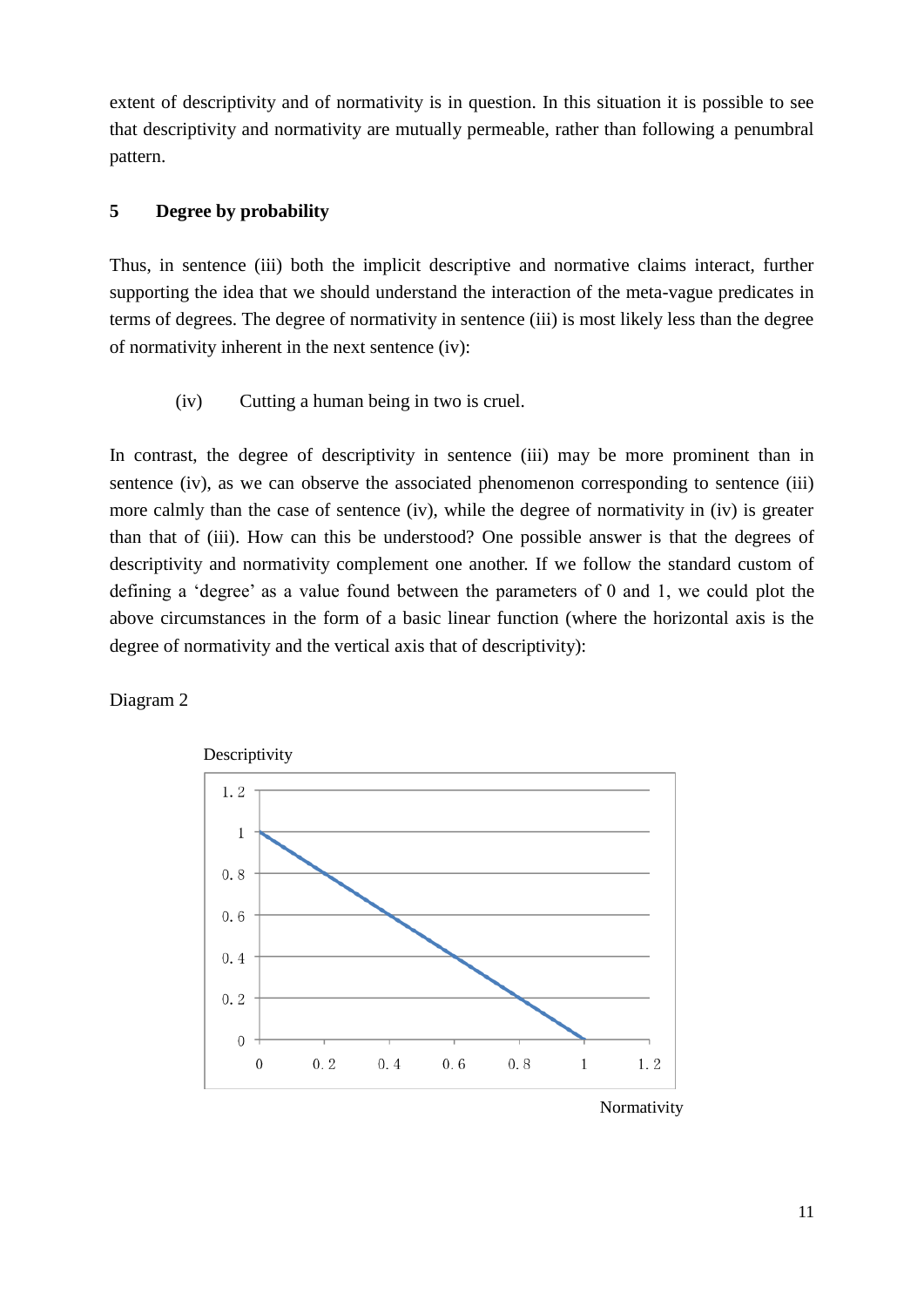This formulation may be valid, although perhaps too simple. Firstly, if the 'degree' displayed is to be measured in terms of probability (as will be done below), it satisfies Kolmogorov's axiom (see Howson and Urbach 1993, pp. 30–31). Secondly, and following from this, the significance of the Kripkenstein argument is strengthened by interpreting the notion of a 'rule' as being located at the point where the degree of normativity is 1 (correct) or 0 (incorrect). Each of these two points requires further discussion.

Firstly, it is necessary to discuss how the difference between a normative and descriptive claim can be measured in degrees. As has been mentioned, the primary difference can be shown in the contrast between what *ought to* be and what *is.* If *ought to* is interpreted generally (so that it includes all of the logical, social, moral, and legal normativities created by language), there seems to be a common axiom – a feeling of compulsory duty or force implicit in the acceptance of a normative statement. Perhaps, and historically speaking, this view corresponds to the Humean understanding of 'necessity' as 'a determination of mind' (see Hume 2000, T1.1.3.14.1). However, how might we measure this force? The theoretical formulation of a system of degrees is required. Consequently, I propose that the notion of (mainly interpersonal) subjective probability be used (or what might be termed 'degrees of belief') in the measurement of degrees of compulsory force. In the following example I draw upon a case of legal normativity, primarily because the case conspicuously highlights the character of normative force. A criminologist, Deryck Beyleveld, once proposed a utilitarian system with which to measure and evaluate the effect or deterrence of different punishments on specific criminal activities. His idea, broadly, was that the offence rate will inversely vary with both the likelihood of a sanction being imposed for committing a specific offence, and the severity of the sanction (Beyleveld 1979, p. 217).

Put differently, Beyleverld's idea can be understood as the claim that the psychological force that deters us from violating legal norms can be measured in terms of what might be called the 'expected severity of sanctions'. The (mainly interpersonal,) subjective severity of the expected sanction (abbreviated as SS) is multiplied by the (mainly interpersonal,) subjective, conditional probability of the sanction being imposed should the norm be violated (PS). The generalised application of this idea may serve as an example of how the degree of normativity concerning a statement or action can be measured, by emphasising the probability or severity of the associate sanction.<sup>8</sup> As a result, the degree of normativity (abbreviated as DN) can be expressed as a function of the expected severity of the sanction that would be imposed should a particular norm be violated. In this example, the subjective severity of the expected sanction is defined between the variables of 0 and 1, where 1 is the severest sanction

-

<sup>8</sup> Philip Pettit has also developed a framework for understanding social norms by appealing to the notion of sanction. He offers the concept of the 'the intangible hand', through which people may suffer a sanction as a result of their own actions. This sanction motivates people to observe social norms (Pettit 1999, p. 225).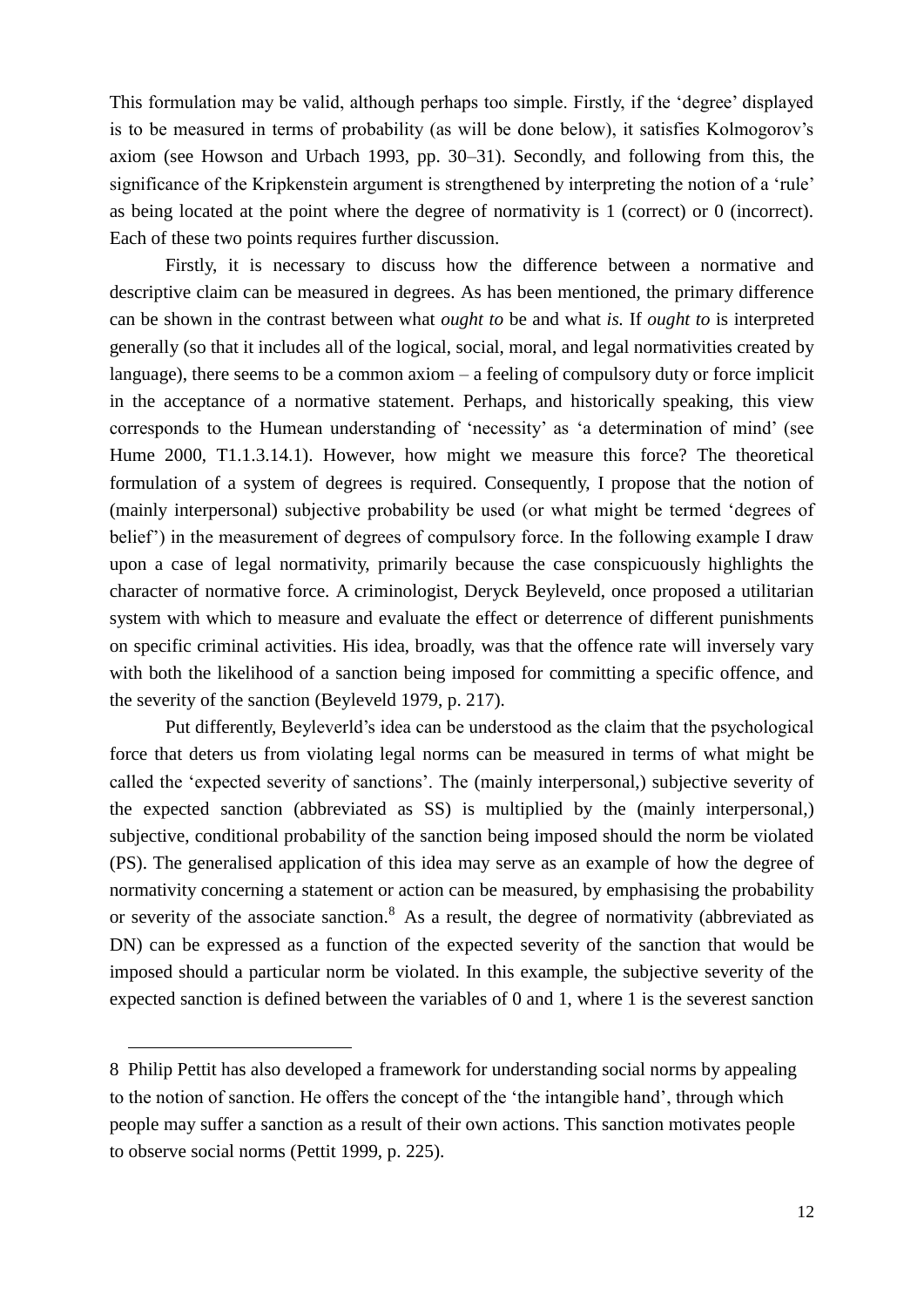possible, such as being executed or killed. If we take normativity to be essentially connected with rationality (as is usually thought), it does not seem strange to judge the degree of normativity and consequently, the degree of rationality, from negative reactions to instances of their violation. Indeed, Joseph Raz has clearly highlighted this using the notion of 'blame' as a sanction: 'Common are standards which tie irrationality to blame. One's beliefs are irrational when one is blameworthy for having them' (Raz 2000, p. 43). Thus, we can represent this idea in the following equation, supposing 'A' to be a relevant sentence or expression:

Degree of normativity  $DN(A) = SS(A) \times PS(A)$ 

The intrinsic characteristics and mutual permeability of descriptive and normative claims become immediately apparent when understanding their difference by degrees in this way<sup>9</sup>. First, it can be seen that normative claims involve descriptive concerns, because DN is constituted by a degree of belief, which itself must ultimately be based on descriptive facts.<sup>10</sup> Even when we actively observe normative rules, we must also passively accept some unavoidable (descriptive) facts, without which the interactive practice of observing normative claims cannot begin at all (see Hookway 2000, p. 73, note 8). In order to consciously observe legal rules, for instance, we must (through experience) be aware of their existence and application, and have specific understandings, fears, and concerns with the sanctions that are derivative of the rules should they be violated. We must, in short, know what a legal and criminal justice system *is* in order to *obey* it. All of these processes should then be counted as the product of the internalisation of innumerable descriptive facts.

From this, a crucial point can be drawn – circumstances simultaneously correlating to a degree of normativity represented by 1 and a degree of descriptivity correlating to 0 (i.e., [degree of normativity, degree of descriptivity]  $= [1, 0]$  are essentially impossible. This indicates that the formulation of their difference as a simple linear function (as in diagram 2) is not viable. Normative and descriptive claims are not dichotomously exclusive, nor can they satisfy Kolmogorov's axiom, even if they are frequently and rightly seen as in contrast to one another.

Secondly, as has been shown, the possibility remains that normative rules can be violated. Yet, this does not entail that  $DN(A) = 1$  for any A is logically impossible. If the severest sanction (being killed) is always imposed in the case of a particular action or

-

<sup>&</sup>lt;sup>9</sup> Regarding the degree of descriptivity, I will discuss it further in section 7 below.

<sup>10</sup> As far as the degree of difference between a normative and descriptive claim can be defined in terms of degrees of belief, the Bayesian approach (see Howson and Urbach 1993) may allow for dynamic interactions or updates, such as by interfacing with the social environment. This would require further exploration.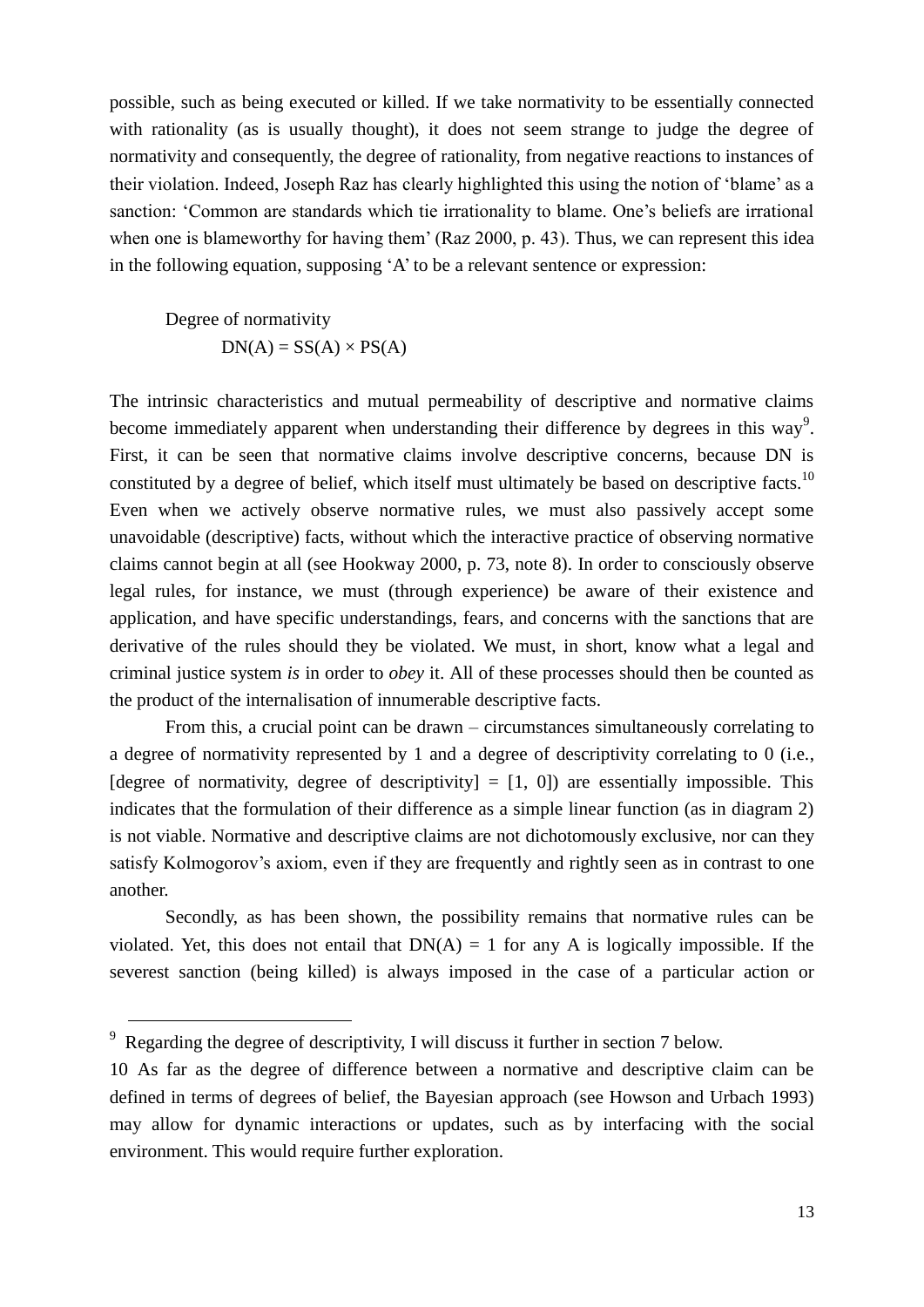statement, the DN could possibly be 1 (presupposing that death is the most feared sanction). However, that does not mean we cannot violate the norm, at least physically, although we should then resign ourselves to the corresponding sanction. Peter Railton, for instance, has introduced this idea with regard to the freedom to violate rules or laws:

The *must* here is not the *must* of something irresistible – the moral law is normatively, not actually, 'inviolable' … the normative domain must be a domain of freedom as well as 'bindingness'. (Railton 2000, p. 3)

Actually, for instance, it is considered a legal norm to observe the traffic law. Nonetheless, it can be broken, but then we must accept that there will probably be a consequence or sanction. The same is true of logical norms or rules like the law of non-contradiction. We ought to follow the norm to communicate with others, but it can be violated. However, our violation of the norm would cause other people to doubt our intelligence, which might negatively influence their evaluation of our personality. This should be a kind of social sanction<sup>11</sup>.

This second point could lead to an interesting problem concerning the Kripkenstein argument. Kripke frequently presumes that the 'plus' function, rather than the 'quus' function, should be normatively justified. However, it need not be so. The 'quus' function may hold true *simpliciter*, in which our counterintuitive impression of the 'quus' function may be explained or understood in terms of the low degree of normativity it holds in relation to the (far more established) 'plus' function. As far as this theoretical sense, which presupposes a degree of difference, is concerned, Kripke's argument is viable. The 'plus' function should be more (although not entirely) justifiable than the 'quus' function simply because of difference in their degrees of normativity. Even so, we may choose to ignore the 'plus' function and adopt the 'quus' function, although in such a case we should accept some kinds of sanction (most probably a social sanction, such as being shunned). In other words, there is no true justification in a strict sense. My argument merely shows that 'plus' sounds relatively more justifiable than 'quus' based on empirical grounds using our subjective probability. If the environment around us were drastically different, it would be possible for 'quus' to sound

1

 $11$  I gave a talk on one part of my idea about DN in connection with the problem of causation by absence on 3 April 2015 at the 89th Annual Meeting of the American Philosophical Association Pacific Division, which was held in Vancouver of Canada. Ernest Sosa kindly gave me some comments, in which he asked how my idea of DN could treat the case of people lacking an ability to obey a norm. That is a quite significant question. For the time being, as long as I formulate that both SS and PS are measured from a mainly interpersonal point of view, SS should be evaluated with a consideration about people lacking an ability to obey a norm. But, this requires further clarification in detail, which is one of my future tasks.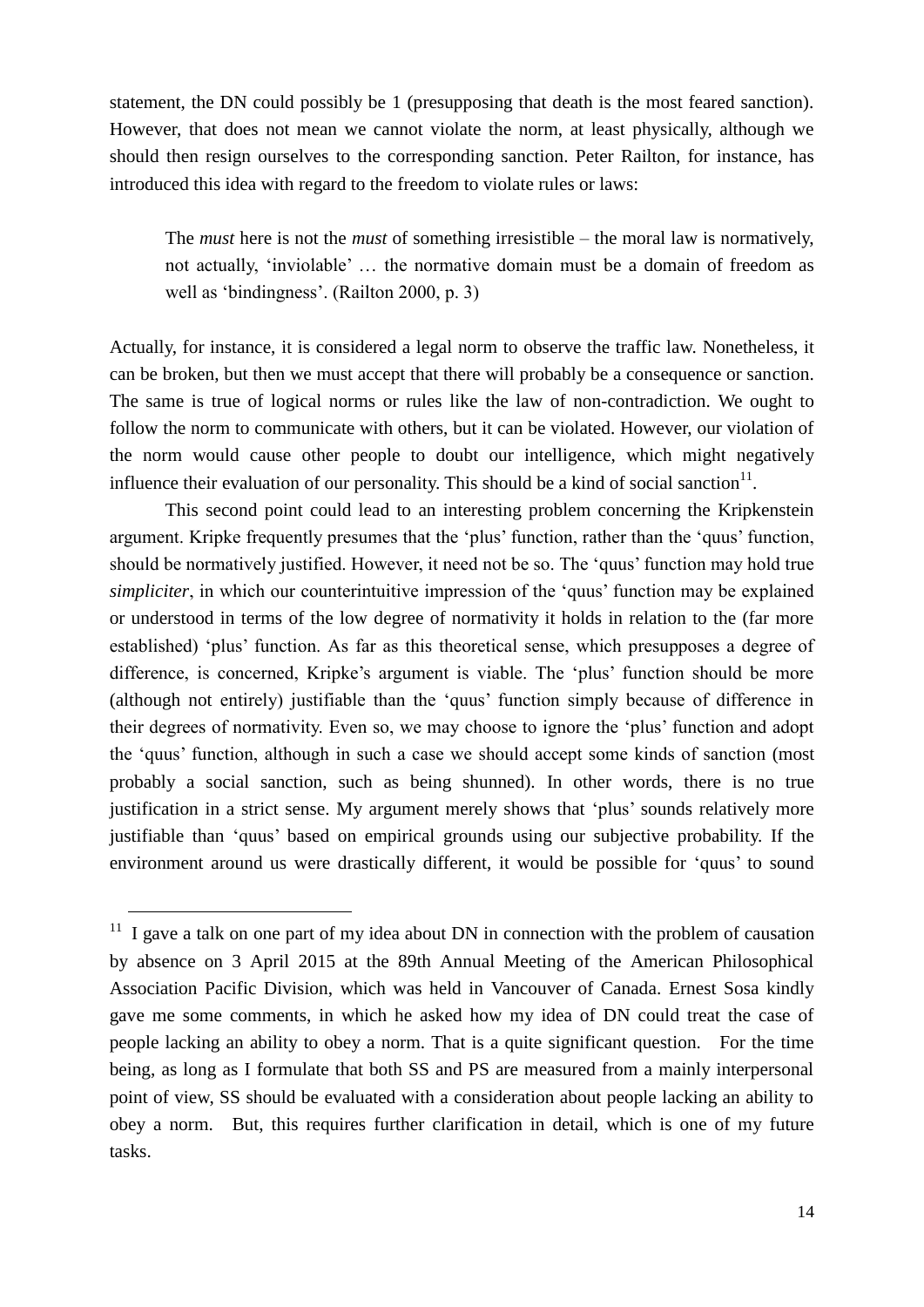more justifiable than 'plus'. As a result, the notion of justification has to be applied very loosely when the DN is near 1, depending on our assignment of subjective probability. This kind of justification might be expressed as 'being the most forced to be accepted'.

#### **6 Pure normativity collapsed**

The argument that has been made thus far suggests that the rule-following paradox may lead to an analytic stalemate so long as the clear-cut dichotomy between descriptive and normative claims is maintained despite the numerous of objections and counterexamples that have been mentioned. Consequently, we should be aware that there are no purely normative claims (such as would be needed to entirely justify only the 'plus' function) that can exist completely independently of any descriptive facts. In tracing out the parameters of this stalemate, it is necessary to revisit the Kripkenstein argument once more, to explore the consequences of seeking purely normative claims. In this example, the Kripkenstein argument will be applied to itself.

Could we say that we *ought to* deduce the consequent 'Q' from the premise 'P  $\supset$  Q' and 'P' according to *modus ponens*? This would of course be valid in normal circumstances. However, the Kripkenstein paradox casts doubt on this statement's validity because even though we may have used the logical connectives ' $\supset$ ' and 'and' in the past (and so long as they maintain logical validity), the *possibility* remains that in reality we have used other logical functions, such as '⊃\*' and 'and\*'. As a result, we might derive a different consequent, such as '~Q', which may be entailed by premises 'P  $\supset Q$ ' and 'P'. This example corresponds to the contrast between 'plus' and 'quus'. Then, how should we understand the normative justification, if even logical normativity, which is truly the most fundamental, can be brought into doubt? This is a desperate state of affairs. As long as we accept the Kripkenstein argument in a literal sense and admit a 'quus-like' possibility on a par with our commonsense ideas like 'plus', we have no choice but to be involved in such a hopelessly chaotic situation. As a result, as far as we take the Kripkenstein paradox seriously, presupposing that the notion of justification applies only in a strict sense, it would be completely impossible to justify anything.

In contrast to the Kripkenstein paradox, Goodman's grue paradox may seem more plausible because although he is concerned with issues of justification the concepts are not applied so strictly. In Goodman's argument, the concept of justification remains connected to descriptive facts or our practices of inference (which can themselves be presumed to be descriptive facts). As he argues,

Rules and particular inferences … are justified by being brought into agreement with each other. A rule is amended if it yields an inference we are unwilling to accept; an inference is rejected if it violates a rule we are unwilling to amend. The process of justification is the delicate one of making mutual adjustments between rules and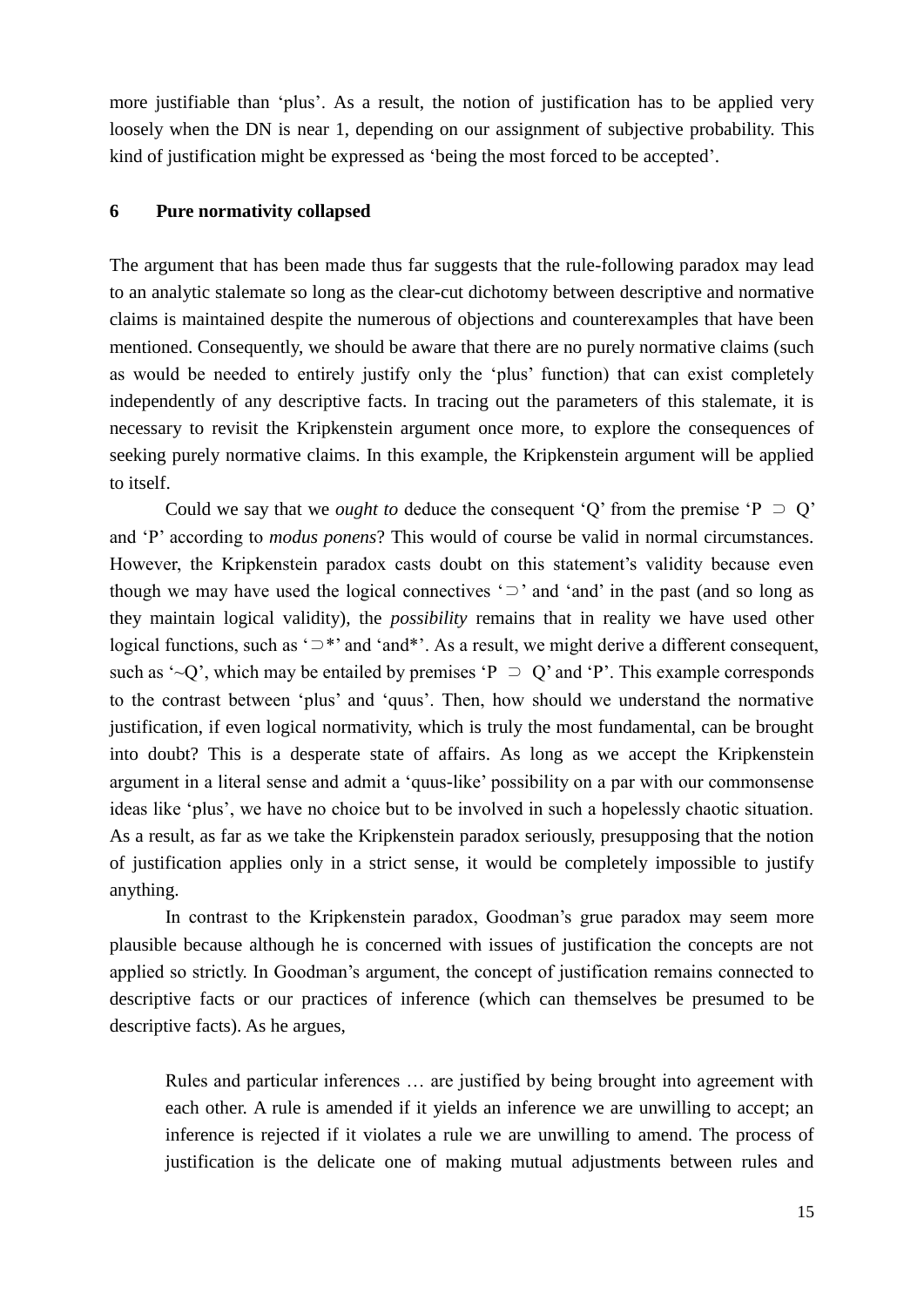accepted inferences; and in the agreement achieved lies the only justification needed for either. (Goodman 1983, p. 64)

Unlike the Kripkenstein paradox, Goodman's grue paradox does *not at all* depend upon a clear-cut dichotomy between descriptive and normative claims, although, of course, a broad distinction between the two categories is presupposed. Goodman, rather, emphasises the 'mutual adjustment' possible between the rules and inferences. This also supports the idea of a 'mutual permeability', as previously pointed out. This is the intrinsic difference between the Kripkenstein and Goodman paradoxes.

Moreover, Goodman's formulation of the grue paradox has little to do with purely normative claims. By way of example, even if all the emeralds we have hereto seen are green, this does not imply that we ought to expect that the next emerald will be green. The same is true of the predicate 'grue'. What is important in Goodman's paradox is which propositional hypothesis is more probable regarding the emerald's colour, and not whether we ought to conclude if it is true or not. Accordingly, Ian Hacking has described Goodman's claims as a 'pragmatic vision of justification' (Hacking 1993, p. 274). Indeed, it is obvious that Goodman's primarily focus is on inductive rather than normative justifications. As a result, the following of the rule, without admitting any exceptions (as in logical normativity), is irrelevant from the outset. It is a matter of degree.<sup>12</sup>

#### **7 Descriptivity and the degree of unchangeability**

-

Descriptive facts also need to be examined, particularly in relation to the Kripkenstein argument. As has been shown, the Kripkenstein argument concerning the rule-following paradox, at least on the surface, presupposes a clear-cut distinction between descriptive facts and their normative justification. However, in addition to showing that this distinction is itself not well founded, it seems that (in the paradox) descriptive facts may themselves be dubious. In a word, descriptive facts presented in the Kripkenstein paradox seem to be brute facts (as Searle once called them, in contrast to institutional facts (Searle 1969, pp. 50–53)) that can in principle be accurately and uniquely identified in an objective way. Their use, however, may be doubted, as can be simply shown. Any descriptive fact is only made meaningful through its linguistic articulation. As a result, those facts depend upon the meaning of words. Those words, however, are employed according to a normative framework that determines how they ought to be used, by such conventions as grammar and spelling. Indeed, Railton has declared that '*Spelling* is a normative concept' (Railton 2000, p. 4). As a result, and at a fundamental level, descriptive facts are intrinsically inseparable from issues of normativity, unless the existence of brute facts, without any linguistic mediation, can be established (which seems to

<sup>12</sup> Sober (1994) provides an actual example of analysing the grue paradox in terms of probability.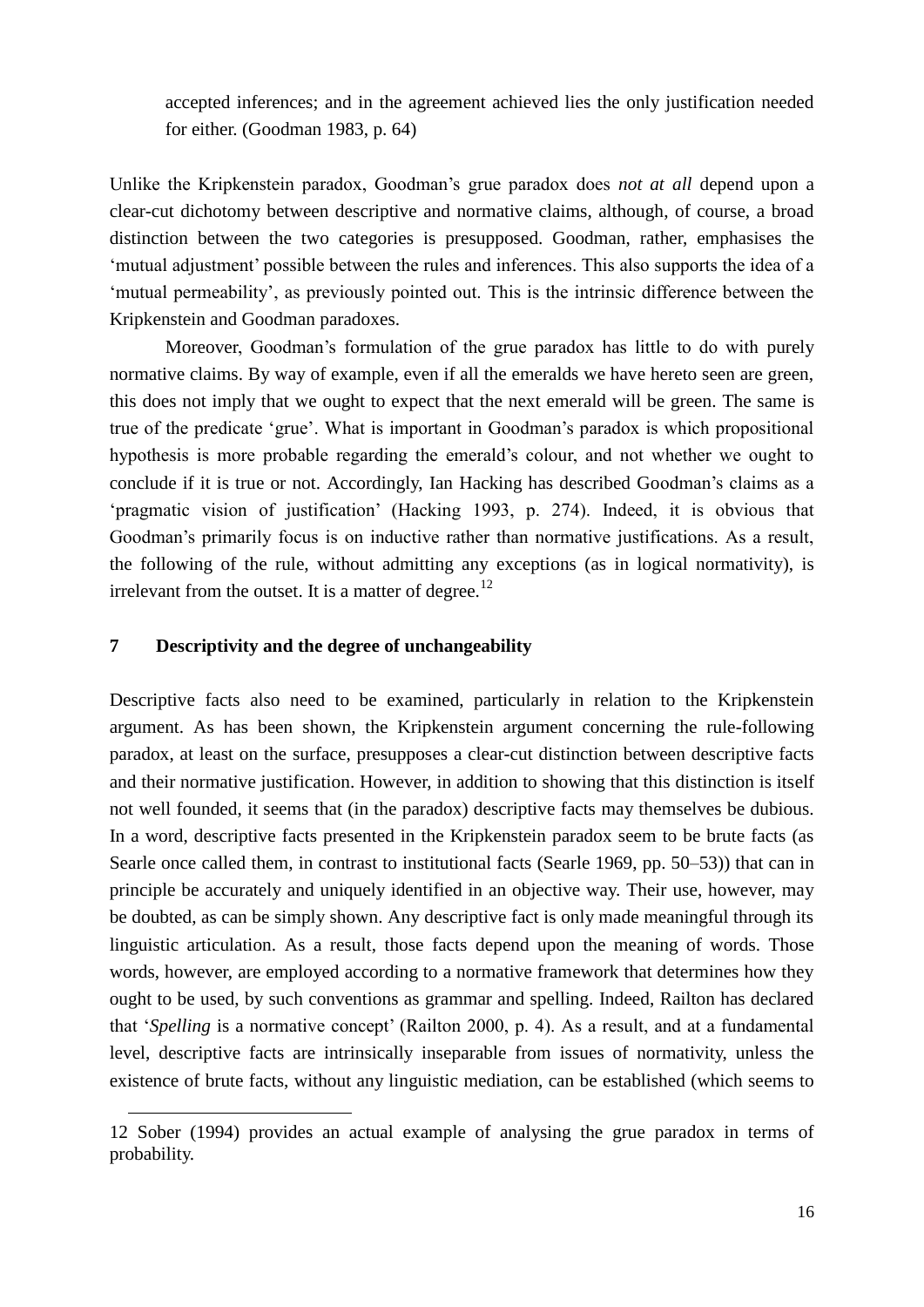be a naïve form of ontological realism).

Returning to the example of 'plus', Kripke argues that 'there is no fact about me that distinguishes between my meaning plus and my meaning quus' (Kripke 1982, p. 21). Nevertheless, he does acknowledge that there remains the (often hidden) fact that I still meant to say something, irrespective of whether it was 'plus' or 'quus'. However, should we not also take into account the possibility that the verb 'mean' is itself also involved in the rule-following paradox? Do we not need to consider, for example, the possibility that I may have meant 'nean' (which may denote antonyms for objects in a sentence that has never been used)? If such a possibility is to be seriously considered, the claim may fall into self-referential, infinite regress. Consequently, this possibility suggests that the Kripkenstein paradox may never be completed as, after all, the most basic word, 'mean', falls into the paradox, requiring the paradox to continue. As a result, it must be impossible to formalize the paradox itself in a fixed way.

This concern could also apply to the solution that Kripke provides for the rule-following paradox. As is well known, Kripke suggests the solution from a communitarian point of view:

Any individual who claims to have mastered the concept of addition will be judged by the community to have done so if his particular responses agree with those of the community in enough cases … (and if his 'wrong' answers are not often *bizarrely*  wrong, as in '5' for '68 + 57', but seem to agree with ours in *procedure*, even when he makes a 'computational mistake'). (Kripke 1982, pp. 91–92)

In response to this remark, two questions naturally arise. How can we confirm 'if his particular responses agree with those of the community'? Furthermore, how can or should we accept that the individual 'has mastered the concept of addition'? In point of fact, Kripke himself asks this question, and explains the concern by making an appeal to sensations:

Since … the adult's confirmation whether he agrees with the child's avowal is based on the adult's observation of the child's behavior and circumstances, the fact that such behavior and circumstances characteristic of pain exist is essential in this case to the working of Wittgenstein's sceptical solution … If the individual generally makes his avowals under the right such circumstances, others will say of him that he has mastered the appropriate expression. (Kripke 1982, p. 100)

This may be an interesting way of solving the rule-following paradox. However, it seems to also evade the core problem highlighted by the paradox, and thus does not offer an analytically useful solution. Indeed, this solution appeals to the process of observation (which is perhaps a fact in itself), which intrinsically includes many predicates about perceptions, such as 'seeing', 'hearing', and so on, as long as Kripke focuses on the linguistic aspect of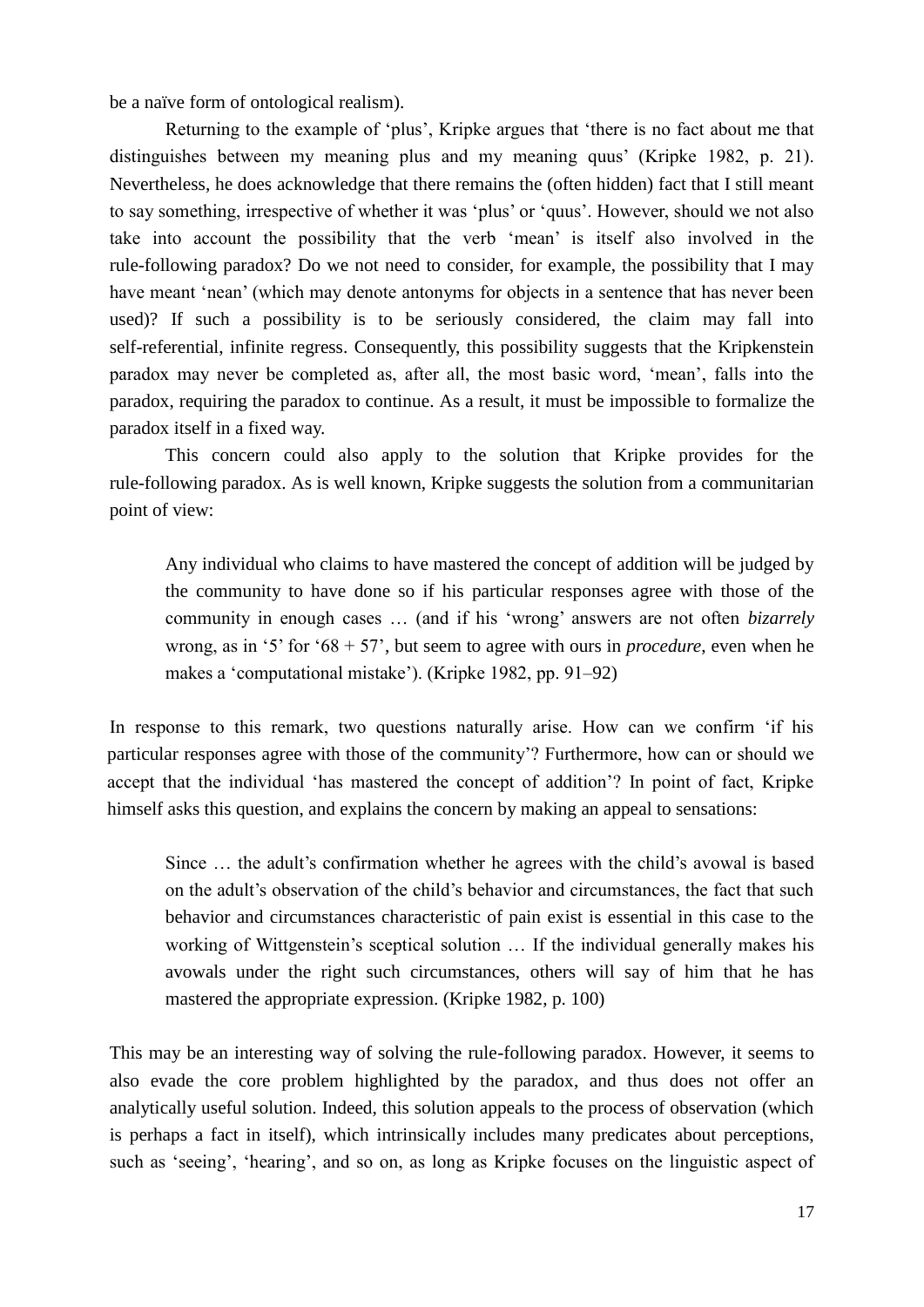observation by remarking 'others will say of him'. Without those predicates of perception, the solution would not be attainable. What should we make of these predicates? Would the possibility of the rule-following paradox arise again in the use of the predicates? It seems that the paradox must permeate what we suppose to be brute facts themselves, once we have accepted a meaningful version of the paradox. As a result, so far as the Kripkenstein paradox is concerned, there really are no objective ways of escaping it apart from taking some normativity into account.<sup>13</sup>

To conclude the argument above, the Kripkenstein paradox would be self-contradictory because it (at least on the surface) presupposes a dichotomous, mutually exclusive distinction between descriptive and normative claims without considering the degrees of difference (or similarity) implicit in such claims. The Kripkenstein argument structurally discusses 'pure normativity' completely independent of descriptivity, so that it falls into serious difficulty of formulating itself in a fixed way. However, normativity and descriptivity, in reality, permeate each other to varying degrees, such that a 'pure' form of either is impossible. What is of concern, therefore, is *how* those degrees should be measured. This question has already been discussed with reference to the degree of normativity (DN). What, however, of the degree of descriptivity (DD)? It seems that the degree of difference between normative and descriptive claims is composed of a peculiar, countervailing asymmetry. There is a contrast between them, as I have mentioned, even though a clear-cut, dichotomous distinction should be denied. It seems that, generally speaking, we can interpret these two meta-predicates as bound by a correspondence between *expressions* (such as sentences, rules, and laws) and *phenomena* (such as states of affairs, utterances, or activities). The asymmetrical relationship could be understood by considering how one would deal with the difference that arises out of a conflict between the two resulting moments:

In case there is a conflict between *expressions* and *phenomena*,

1

<sup>13</sup> That descriptive facts must involve some kind of normative claim can also be seen in other cases. For instance, if we connect the notion of normativity with that of rationality, as Raz discussed, we have to consider normativity as seriously concerning the rationality of every epistemic belief. As Raz notes, 'When studying reasons we study normative aspects of the world … Our ability to reason is central to our rationality in all its manifestations, that is regarding reasons for belief, action, emotion, or anything else' (Raz 2000, p. 43). If we understand the notion of normativity as a kind of guide or map drawn from our active deliberations on theoretical questions, as well as practical ones (such as Hookway developed), then normativity would conceptually permeate any description: 'We can examine the normative standards that guide us when we try to carry out theoretical deliberations and conduct inquiries. These norms will guide us in formulating cognitive goals and selecting methods of deliberation or inquiry to employ in pursuit of them' (Hookway 2000, pp. 60–61).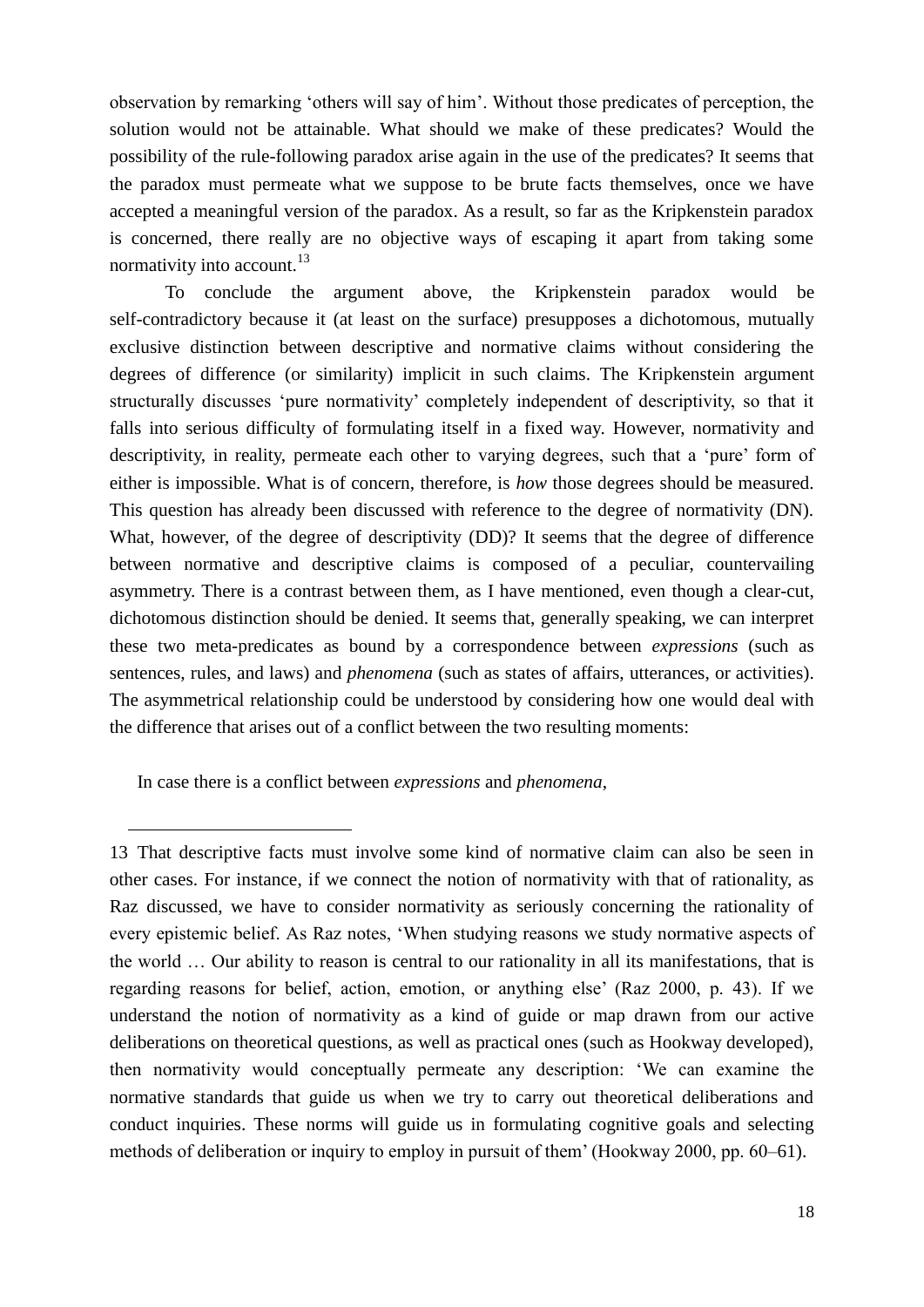Descriptivity: *Expressions* should be corrected, while *phenomena* are unchangeable. Normativity: *Phenomena* should be sanctioned, while *expressions* are retained.

The idea of contrast or asymmetry may roughly correspond with that of 'direction of fit', as John Searle once argued. Searle posits that 'belief' has the word-to-world direction of fit, while 'desire' or 'intention' has the world-to-word direction of fit (see Searle 1979, p. 3ff). These correspond to descriptivity and normativity respectively. If this formulation is correct, then it is not difficult to measure the degree of descriptivity (DD). In other words, we can measure DD by referring to the subjective probability concerning the 'unchangeability' of the phenomenon under question. For example, suppose that a particularly heavy storm washed over Japan on a particular day in 2013. We may firmly believe that this phenomenon has already occurred, so that it cannot be undone or changed. It has simply occurred. As a result, if someone claims that a heavy storm did not wash over Japan at that specific time and place, one can and should correct them. In this case, value 1 can be applied to the DD of the sentence, 'the heavy storm washed over Japan on that day in 2013', although even here there are implicit normative elements, especially with regard to the usage of the concept of 'Japan' and 'storm', not to mention spelling and grammar conventions. These are simply unavoidable, especially considering that normativity and descriptivity both permeate and are compatible with one another. These points are applied even to cases concerning the future phenomena, as the 'unchangeability' in question is based on our subjective probability, where we will assign probability 1 to future events which we are certain will occur (e.g., the sunrise tomorrow). Of course, purely contingent future events will be assigned lower degrees of unchangeability.

Moreover, in re-examining the borderline example of 'cruel', 'cutting a human being in two is cruel' is intended to be a descriptive statement as long as we highlight the physical aspects associated with the phenomenon. As far as those aspects are concerned, in case there is a conflict between *expressions* and *phenomena* (e.g., a case wherein we say 'cutting a human being in two is NOT cruel'), the statement should be corrected, whereas the phenomenon is itself unchanged. However, the statement is not simply descriptive. Unlike in the example of the storm, the status of the two meta-predicates is more likely to fluctuate in the cruelty case. In other words, this case is no less normative than it is descriptive. If someone performed an action of cutting a human flesh in two, the act could itself be judged and blamed. As a result, the phenomenon or action (cutting human flesh) is what is sanctioned. Here the normative rule, 'we ought not to cut a human being in two' is meant by '*expression*' in 'the case where there is a conflict between *expressions* and *phenomena*'.

In any case, and in following these considerations, we can propose the next formula in the form of a conditional probability, signified by DD (supposing 'A' to be a relevant sentence or expression as in the case of DN, and PrA to be the phenomena relevant to 'A' ):

Degree of descriptivity

 $DD(A) = P (PrA is unchanged be | A differs from PrA)$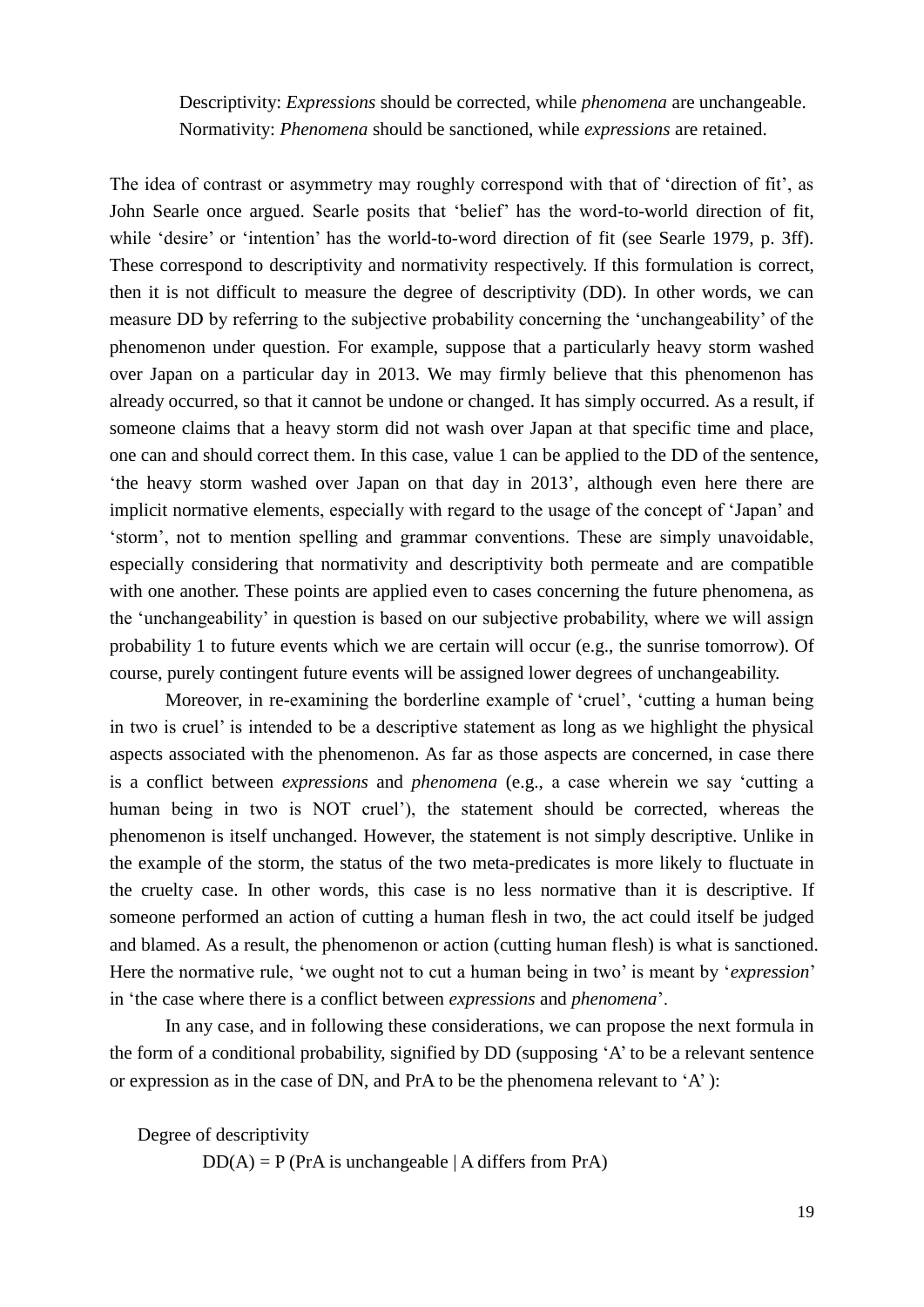As a result, we have arrived at a place where we can understand the difference between *is* and *ought to* more appropriately, by degrees of difference.

#### **8 The possibility of an appropriate model**

How then should we re-formulate the relationship between DN and DD to make an appropriate model of the relationship? My argument thus far could be summarised in the following two requirements.

- 1) The asymmetry between descriptivity and normativity must be reflected in an appropriate model, although a clear-cut, dichotomous distinction between those two meta-predicates should be denied. In other words, the appropriate model must reflect such a situation that the more DD becomes, the less DN becomes, and vice versa.
- 2) Neither pure descriptivity nor pure normativity can obtain. Namely, neither value of  $[DD, DN] = [1, 0]$  nor that of  $[DD, DN] = [0, 1]$  is possible.

Probably, the simplest model that satisfies those two requirements would be a linear function expressed by, for instance,  $DD + DN = a$  ( > 1). However, this possibility does not seem plausible, for if we accepted it, then we should admit that the sum of DD and DN is *always* more than 1. This is not suitable as a model constituted by degrees between 0 and 1 of parameters (i.e., DD and DN) asymmetrical to each other and not realistic either. Recall sentence (iii) in section 4 above, that is, 'Cutting a water flea in two is cruel'. Its DD would be much less than 1, as, if someone claims that cutting a water flea in two is *not* cruel, we are not fully convinced that sentence (iii) is still true (i.e., absolutely unchangeable). Furthermore, the DN of the sentence (iii) is rightly assessed as very low, perhaps near 0, although not exactly the same as 0. Actually, we can unwittingly cut water fleas when manipulating water in nature, but nobody is likely to blame us. Thus, in the case of sentence (iii), the sum of DD and DN is less than 1.

The next possible candidate that satisfies those two requirements is, probably, a hyperbola model, which could be formulaically understood thusly:

 $DN \times DD = k$  (*k* is a constant,  $0 < k < 1$ )

This hyperbola model seems to meet those two requirements in a more refined way than the linear function model, as we can smoothly place cases like sentence (iii) in the hyperbola. The model could be graphically illustrated thus (hypothetically presupposing that cases with a degree of less than zero do not exist):

Diagram 3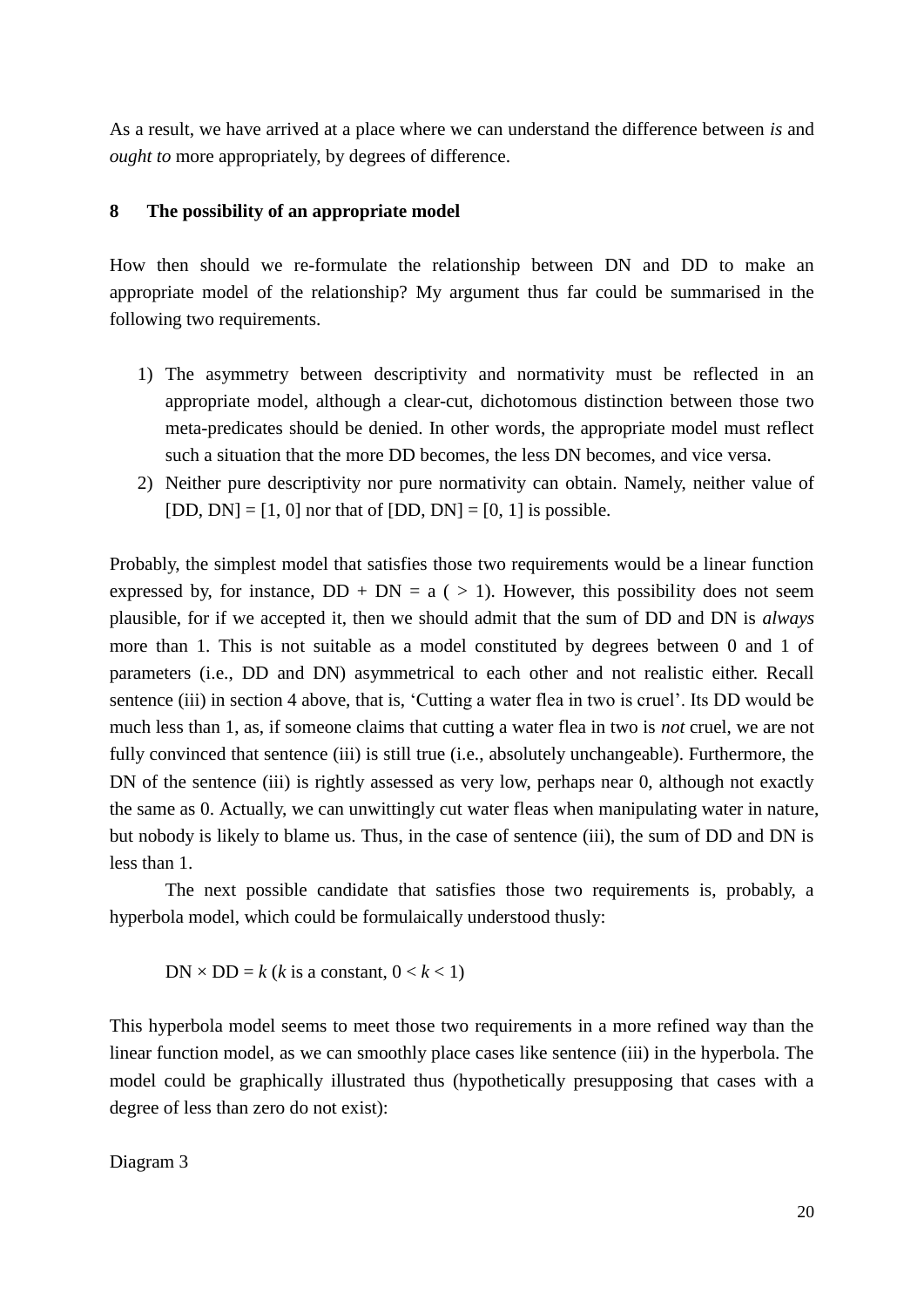Degree of descriptivity



Degree of normativity

We can easily recognize that there are some parts of this model where the sum of DD and DN is less than 1, corresponding to the case of sentence (iii). The diagram illustrates two curves, representing the difference values of *k* which correspond to (although not precisely stand for) the degree of truth (or, in other words, the degree of acceptability). For example, logical truths have the maximum value of *k* (here in the diagram 3 I tentatively presume that the maximum value of *k* is 0.04), whereas vague sentences like 'a man whose height is 169 cm is tall' have a lower *k* value. Consequently, if we were to temporarily adopt this model, a tentative answer could be given to Kripke's distinction between the 'plus' function and the 'quus' function. In point of fact, the 'plus' function is located close to the point where  $DN = 1$ , with almost the highest value of *k* (where its DD is not absolute zero), while the 'quus' function has a much lower DN and much lower value of *k* (even where its DD is relatively high). Within the scheme about DN, DD, and *k*, the 'plus' function is relatively more justifiable than the 'quus' function, as Kripke argues, even though we should not expect its true justification in a strict sense. Similar answers can be extended to some of the difficulties mentioned before such as the contrast between '⊃' and '⊃\*' or between 'mean' and 'nean' through considering the difference of DN of each.

In addition, if we adopted the hyperbola model, we might deduce an interesting suggestion about the problem of vagueness in general. The hyperbola model seems to match the paraconsistent dialetheism (based upon the truth-value glut approach) concerning the problem of vagueness and the sorites paradox, especially with regard to the end zones around  $DD = 1$  or  $DN = 1$  in diagram 3, no matter how much value k is assigned, as the sum of DD and DN is more than 1 around those zones. However, if *k* is assigned a very low value, the sum of DD and DN could be less than 1 in the middle zone, where the hyperbola model could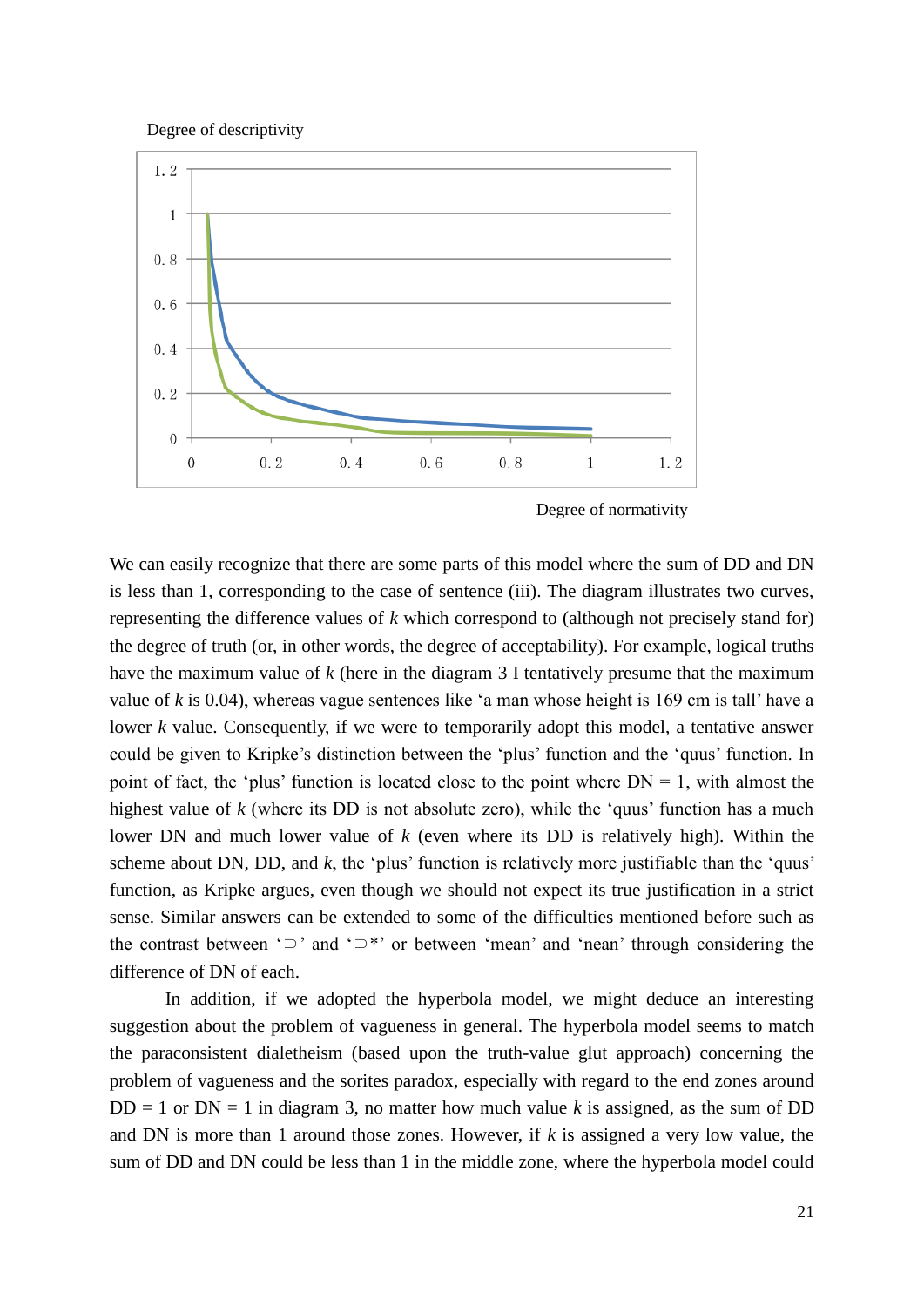match the paracomplete theory (based upon the truth-value gap approach) at least around the zone. In suggesting these, I am following the characteristics given by Field with regard to paraconsistent dialetheism and paracomplete theory (Field 2008, p. 364).<sup>14</sup> Although my argument is, for the time being, only concerned with meta-vagueness, I hope that this view will find a general applicability in broader debates concerning vagueness, suggesting that paraconsistency could be compatible with paracompleteness.

Admittedly, the hyperbola model, strictly speaking, is far from perfect, though it works as a springboard for discussion. For one thing, it is not at all clear how to determine the value of the constant  $k$  in relation to DD and DN,<sup>15</sup> even though DD and DN can be precisely measured in terms of subjective probability as argued thus far. This lack of clarity probably originates from my first strategy of incorporating three distinct kinds of degrees (DD, DN, and *k*) into a two-dimensional diagram. This point could be illustrated by comparing the next sentence (v) with sentences (iii) and (iv) above.

#### (v) Cutting a teddy bear in two is cruel.

It is instantly apparent that it is vague whether sentence (v) is true or not. This vagueness should correspond to how to determine *k* in my hyperbola model above. Obviously, the vagueness represented above is on a different level from that of arguing about whether the sentence (v) is descriptive or normative. This difference is exactly that between vagueness and meta-vagueness emphasized in section 2 above. Thus it is not entirely reasonable to represent this vagueness in the same plane with DD and DN. However, simultaneously, it still seems that the vagueness represented by sentence (v) is somehow interwoven with DD and DN. Consequently, in order to correctly analyse the situation, it would be helpful to develop a *three-dimensional* formalisation, which I am not able to carry out right now.

Secondly, and more fundamentally, I am not entirely convinced that the actual relationship between DD and DN could be traced as a kind of function in a mathematical

-

<sup>14</sup> According to Field, paraconsistent dialetheism takes  $P(A) + P(\neg A)$  to be greater than or equal to 1, while paracomplete theory takes  $P(A) + P(\neg A)$  to be less than or equal to 1 (Field 2008, p. 364). I regard  $P(A)$  and  $P(\neg A)$  as corresponding to DD and DN on the ground that there must be asymmetry between DD and DN. Of course, this is just a possibility, requiring more meticulous research. That is another subject for another paper.

<sup>15</sup> This crucial drawback was correctly pointed out by my colleague, Richard Dietz. I appreciate his acute observation. Actually, an anonymous reviewer also raised a question concerning the value of *k*. Should there be any constraints on the possible values *k* may take? I have no firm view on this question. As for the diagram, I presume that the maximum value for *k* in the diagram 3 should be 0.04. At the end of the day, I regard this question as empirical in nature.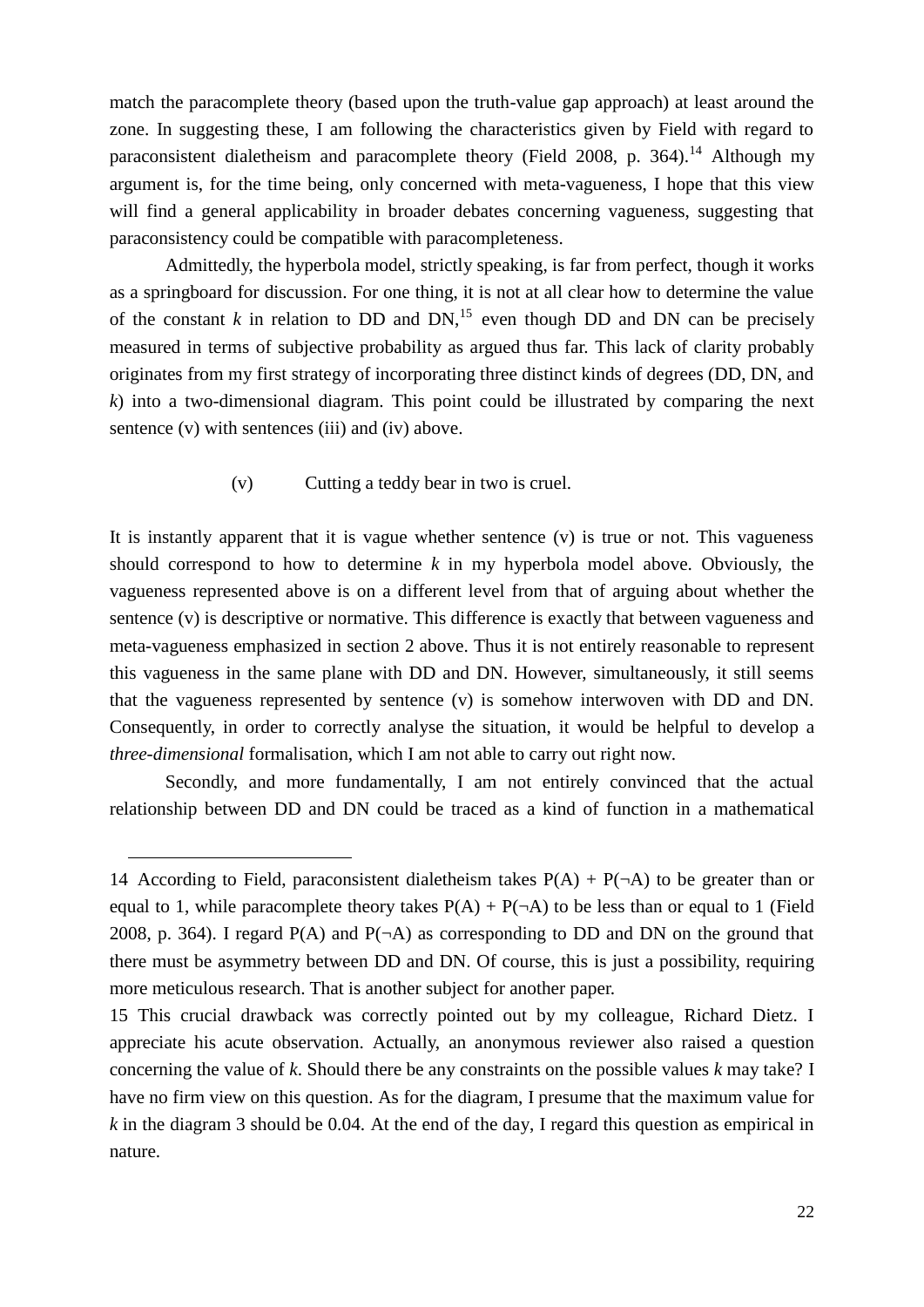formalization. It seems we have to take into account the possibility of conducting empirical, statistical research tied up with experimental philosophy or psychology which might result in finding some irregular or unformalizable relationship between DD and DN actually obtains. This needs further investigation.

Nevertheless, I do not think that my argument thus far is insignificant. For instance, my claim on the mutual permeability of descriptivity and normativity could lead to a defence of Mill's famous view, resisting Moore's naturalistic fallacy argument by claiming that the notion of 'desired' seems to be based upon a tacit agreement of normative values – such as 'desirable' – as well as descriptive facts. Indeed, Raz has noted, 'Since we desire only what we think of as worth desiring, our desires are among our responses to perceived reasons' (Raz 2000, p. 42). This implication will be quite helpful, for example, in re-examining how a naturalistic analysis of moral issues should be evaluated. Additionally, my introduction of the concepts of DD and DN and how to measure them will compel the discussion forward toward a more thorough analysis of the intertwined relation between descriptive modes like 'desired' and normative modes like 'desirable'. My ideas on such concepts of degrees would be analytically applicable to many problems in philosophy. Indeed, the contrast between descriptivity and normativity is crucial to practical and political issues (e.g., territorial issues or legislation about the succession of thrones) as well as philosophical discussions. Thus I hope my view on DD and DN can inform and refine practical discussions in various fields.

#### **References**

- Beyleveld, D. (1979). Identifying, explaining and predicting deterrence. *The British Journal of Criminology* 19(3), 205–224.
- Dancy, J. (2000). *Normativity*. Oxford: Blackwell Publishers.
- Field, H. (2008). *Saving truth from paradox*. New York: Oxford University Press.
- Goodman, N. (1983). *Fact, fiction, and forecast*. Boston: Harvard University Press.
- Hacking, I. (1993). On Kripke's and Goodman's uses of 'grue'. *Philosophy* 68(1), 269–295.
- Hart, H. L. A. (1961). *The concept of law*. Oxford: Oxford at the Clarendon Press.
- Hempel, C. G. (1965). *Aspects of scientific explanations and other essays in the philosophy of science*. New York: The Free Press.
- Hookway, C. (2000). Epistemic norms and theoretical deliberation. In J. Dancy (Ed.), *Normativity.* Oxford: Blackwell Publishers, 60–77.
- Howson, C. and Urbach, P. (1993). *Scientific reasoning: the Bayesian approach*. Chicago: OpenCourt.
- Hume, D. (2000). *A treatise of human nature*. Oxford: Oxford University Press.
- Kripke, S. (1982). *Wittgenstein on rules and private language*. Boston: Harvard University Press.
- Mill, J. (1987). Utilitarianism. In A. Ryan (Ed.), *John Stuart Mill and Jeremy Bentham: Utilitarianism and other essays*. London: Penguin Books.